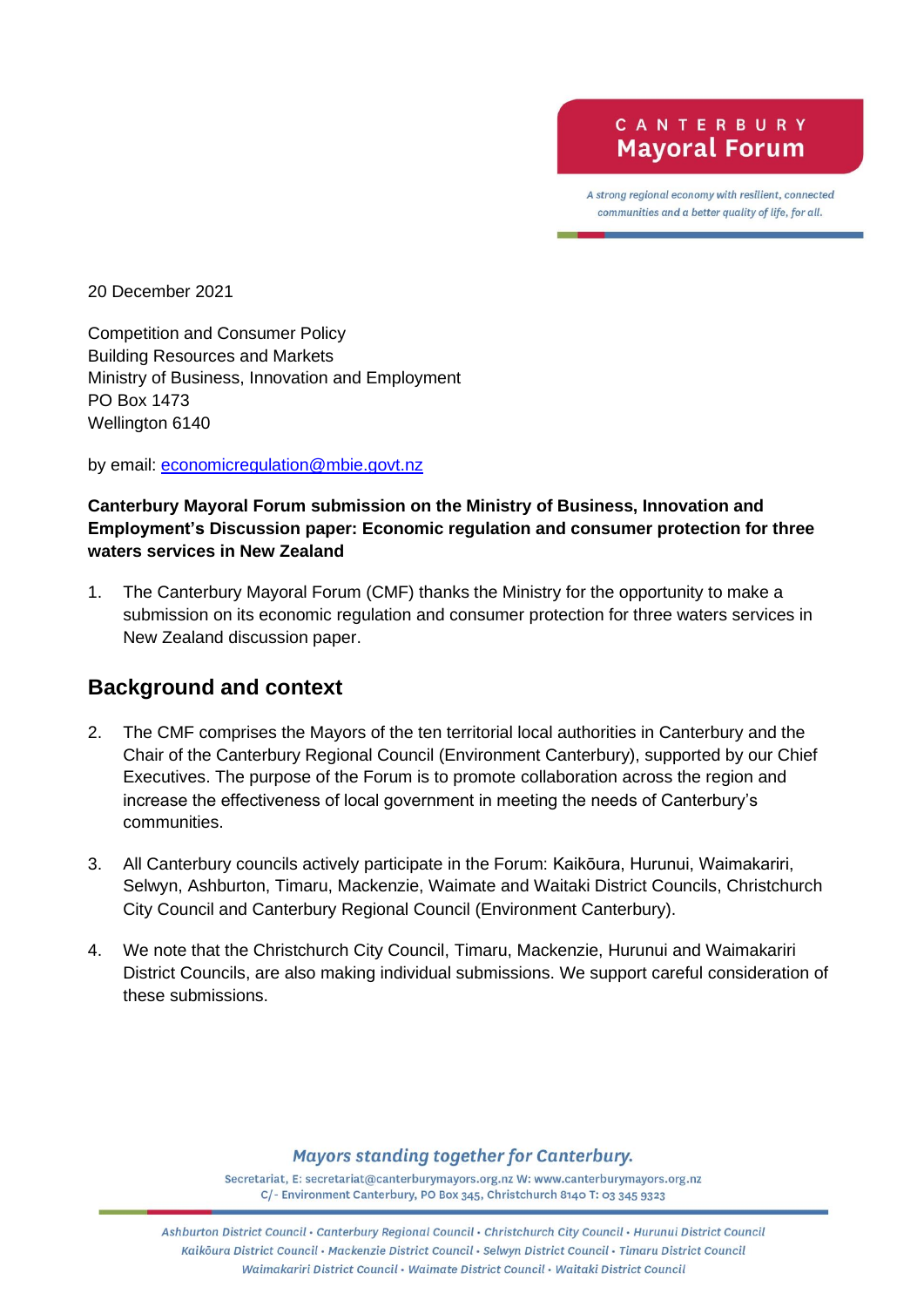# **Mayoral Forum's** *Plan for Canterbury*

- 5. The CMF published the *Mayoral Forum's Plan for Canterbury* in September 2020, which sets out the CMF's five key priorities in this local government term.
- 6. One of the key objectives of the Plan is:
	- *sustainable delivery of Three Waters services in Canterbury.*
- 7. Advocating for a Three Waters regulatory system that utilises risk-and evidence- based interventions to ensure the safe and efficient delivery of water services is a key action for the CMF.
- 8. We welcome this opportunity to provide Canterbury's view on the matters in the discussion paper.

## **Initial comments**

- 9. The Mayoral Forum agrees that there is a case for regulatory oversight of three waters. However, we strongly consider that it does not need to be established all at once. It is important to consider what is essential at the outset (possibly simply information collection) then move to further controls as required. The Mayoral Forum is of the view that creating a full solution at the outset will very likely result in a system that is over engineered and subject to continual amendments as more information comes to hand.
- 10. The question of which institution is charged with regulatory responsibilities will also be influenced by how far it is intended to go at the outset. If information disclosure is the main initial tool, then Taumata Arowai is the logical option. Price control however is a more specialised task that would more logically sit with the Commerce Commission.

## **General comments**

- 11. Following the review of the discussion paper on *Economic Regulation and Consumer Protection for Three Waters Services in New Zealand* we have followed the template to provide answers and comments to the questions asked.
- 1 *What are your views on whether there is a case for the economic regulation of three waters infrastructure in New Zealand?*

## **Response:**

The CMF considers the establishment of an economic regulator essential, especially under the proposed four water services entities model (WSEs). Given the significance of the entities, being by far the largest organisations in New Zealand, and being geographic monopolies, there needs to be economic regulation and associated enforcement.

Economic regulation is critical to protect communities, assets, and to force accountability, but also to assist the entities in managing three waters responsibly on behalf of communities as they establish and set new processes. In the initial period, this should focus on information disclosure, and after several years could then transition to regulating price and quality decisions.

## **Other comments:**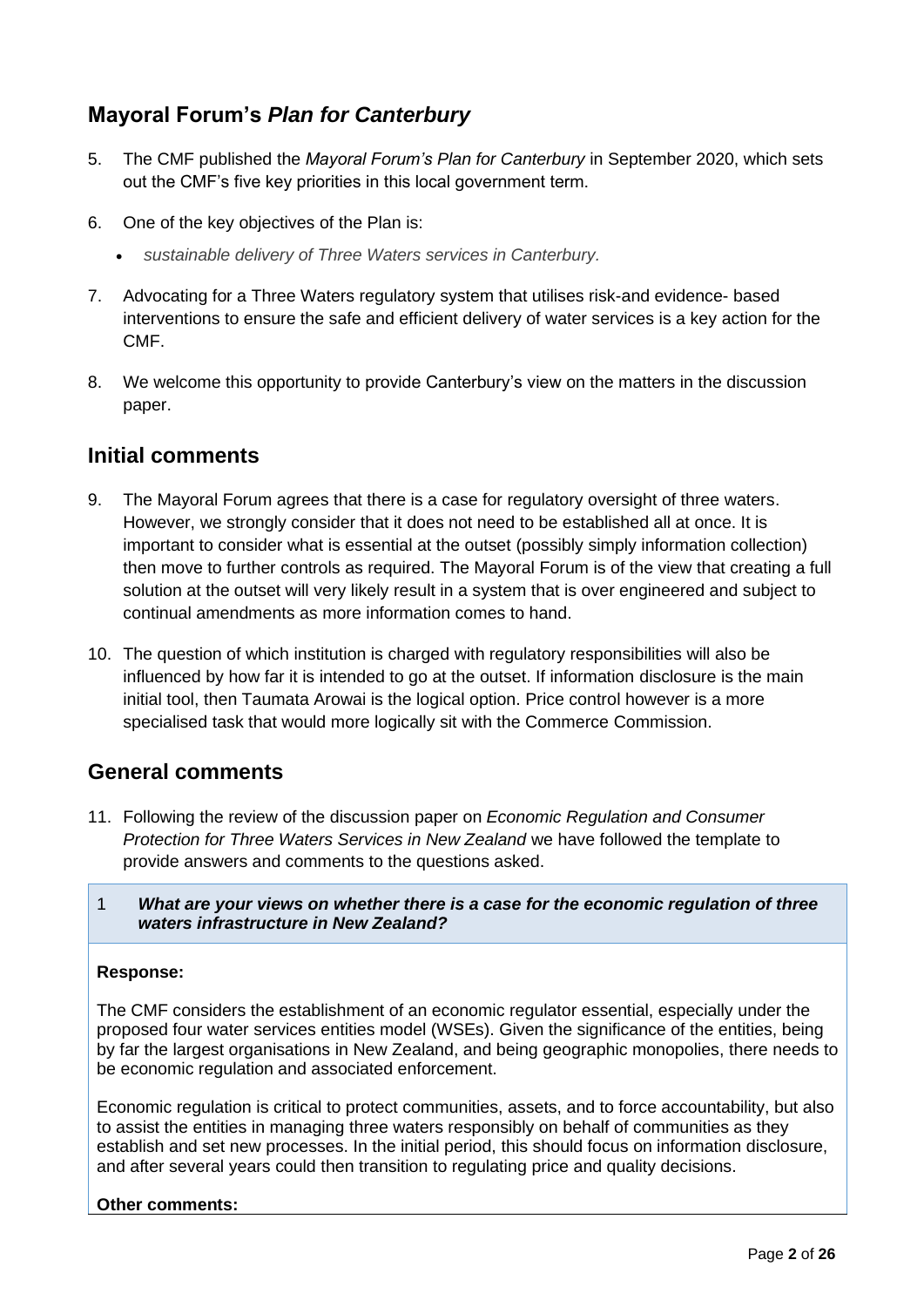Given the purpose of Taumata Arowai and the proposed economic regulator, the greatest area where environmental outcomes and costs will need to be traded-off will be stormwater networks. This needs to be balanced between Taumata Arowai and the economic regulator to ensure both aspects are considered rather than weighting one more significantly. The discussion paper does not seem to recognise the importance of this.

When read in detail it appears that the discussion paper has been developed in isolation of a full understanding of the three waters reform and how each component will work with each other to achieve alignment.

Section 44 states that one of the starting points is: *Where stormwater network specific assets are attached to assets owned by another party (e.g. treatment devices attached to roading assets), these assets will be economically regulated.*

This is an unexpected and concerning approach and implies that the three waters economic regulation will reach quite far into other council services such as rural land drainage, roading, recreation and reserves, and buildings and property. A clear delineation is required as we consider this well beyond the scope of the Government's three waters reform programme.

Section 45 states *"These kinds of arrangements may be the subject of some form of service level agreement between the water services entity and relevant roading control authority or other land/asset owners."*

This is a significant understatement and demonstrates a lack of understanding of stormwater in the discussion paper. The interrelationship between stormwater and other council services to the community are very complex and intertwined.

Section 47 states *"Including stormwater in the economic regulation regime also avoids the complexity and compliance costs that arise from having regulated and unregulated services operated by the same supplier. In particular, it avoids the cost allocation issues that can arise from needing to allocate common costs between the regulated and unregulated business operations."*

We consider this a weak argument but accept it is relevant. In keeping with this position, the relationship between urban stormwater, rural drainage and roading has been underestimated through the reform process. Based on the line of reasoning in the discussion paper it would lead to the conclusion that stormwater should not be included in the four large WSEs and therefore should be left with councils. Urban stormwater has far more interconnection with and relationship to other council three waters services, and the proposed model will be very complex and have significant cost allocation challenges.

Section 48 states; *"Our preliminary view is that stormwater networks should be economically regulated, but recognise that the benefits and costs of doing so are likely to be more finely balanced than they are for drinking water and wastewater networks."*

The benefit is a trade-off between environmental outcomes and cost. Reference to a collaborative approach between Taumata Arowai, the economic regulator and regional, district and city councils should be included.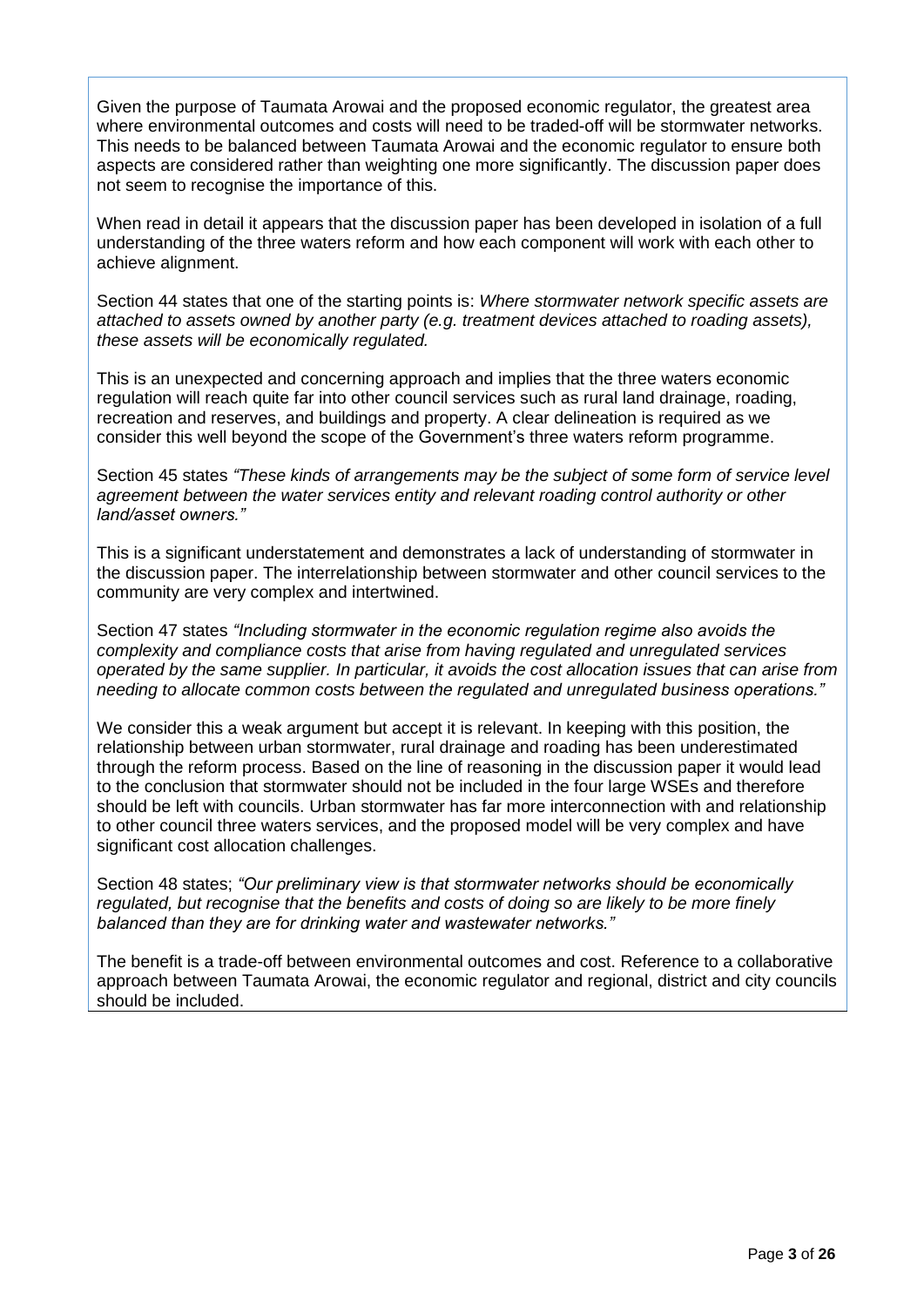#### 2 *What are your views on whether the stormwater networks that are currently operated by local authorities should be economically regulated, alongside drinking water and wastewater?*

#### **Response:**

Yes, we consider that stormwater networks should be economically regulated for the same reasons as outlined in our response to question 1. Fundamentally the stormwater system is a natural monopoly which has the risk of underperformance and overpricing. If stormwater is taken over by the WSEs it should be regulated in the same way as water and wastewater to achieve consistency, accountability, efficiency and transparency as well as community outcomes.

## **Other comments:**

p. 24, Section 55 states that *"The Government's three water reforms have been designed to result in new Water Services Entities that have sufficient scale to be able to affordably address the infrastructure deficit, and generally deliver better outcomes for consumers. Each of the four Water Services Entities will serve populations of between 800,000 to 1,700,000 consumers and maintain the strong natural monopoly characteristics that are present in the current service delivery arrangements."* 

We note that the large WSEs will have stronger monopoly characteristics than councils currently do due to:

- size
- disconnect from communities
- lack of ability for communities to 'vote out'.

The four WSEs proposal will amplify monopoly characteristics. This could have lasting adverse economic and social effects on communities.

The structure of the WSEs will also impact flood response management. The need for flood response is becoming more regular because of climate change as we continue to experience more severe weather events. It is not approached in a 'one size fits all' way but is instead managed in a very localised manner by councils with teams who are familiar with the area and its assets deployed to inspect infrastructure and direct any emergency works required to protect life and property.

Responding to flood events is reactive and requires staff to be willing and motivated to work in adverse conditions, often during the night. Across local government staff are keen to use their expertise in these events to assist the communities they serve and with which they have an existing relationship. A key concern raised prior to the Government's mandating of the reform process was how flood management response would work, given WSEs are proposed to cover vast areas in some parts of the country, and current localised arrangements already work successfully.

Further, with increasing environmental regulation and enhanced treatment of stormwater discharges being required, it is likely that the cost of managing urban stormwater networks will increase significantly in the future.

p. 25, Section 56 states; *"The Government has established governance arrangements to reduce the risks of entities becoming less responsive to community needs. The proposed governance arrangements for the Water Services Entities are set out in Figure 6 below, and obligations on each of the Water Services Entities to:*

• *establish consumer fora to act as a key vehicle for consumer views to be heard on issues such as price-quality trade-offs*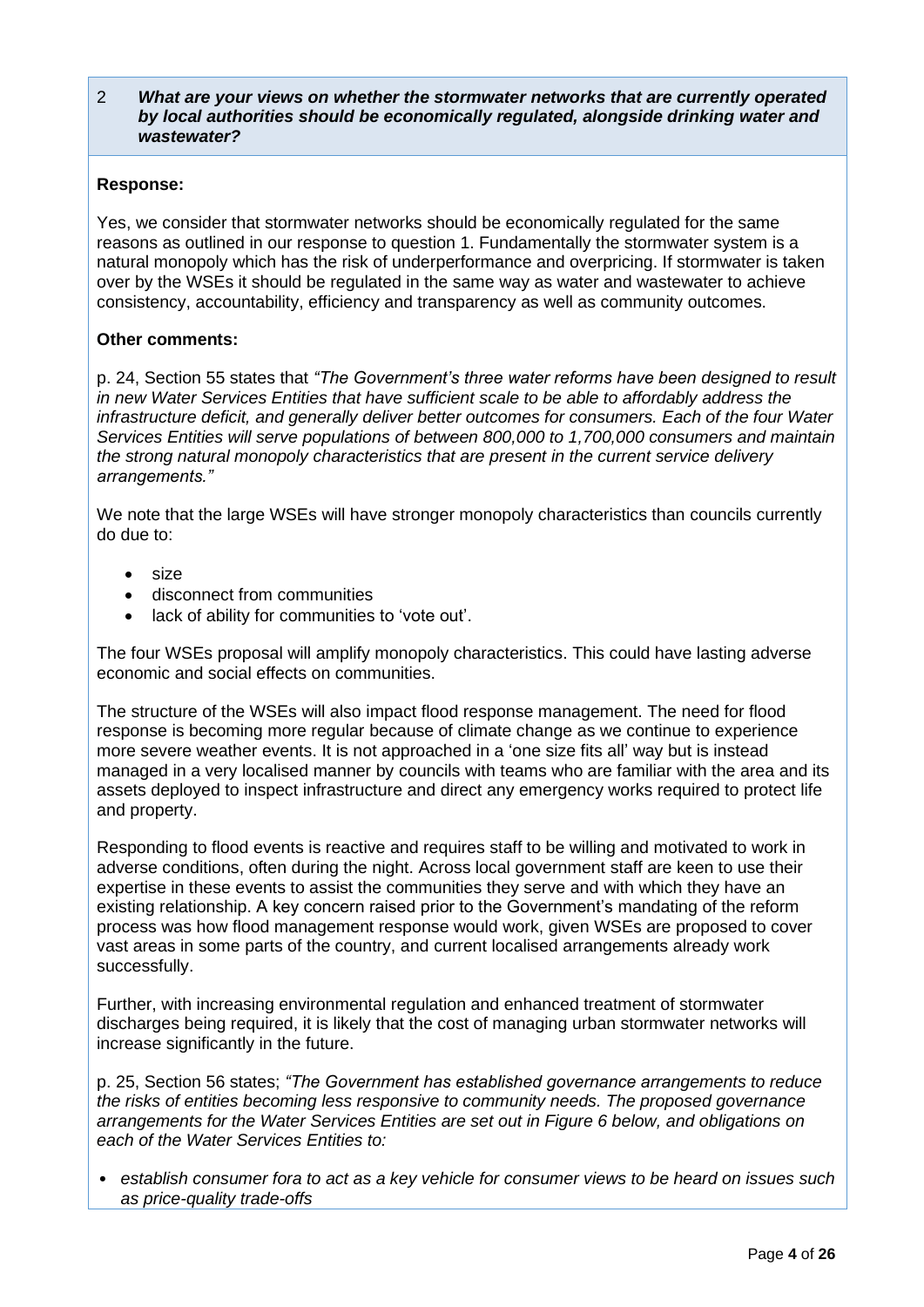• *engage with the wider community in the development of key strategic documents such as the Statement of Intent, Asset Management Plan, and Funding and Pricing Plan."*

We strongly consider the second bullet point should say *"engage with wider community"* **and councils**.

There is a clear lack of acknowledgment of local councils through the entire discussion paper. This is an example where there is an important and obvious role for councils, not only as the owner of the three waters assets, but also as a representative of the community.

In terms of Figure 6, why not include councils as part of the consultation and engagement?

p. 25, Section 57 states; *"While the governance arrangements and consumer engagement requirements will ensure that consumer voices are heard by the entities, the scale of the entities and the absence of competition means there are still significant risks that the entities do not act in the long-term interests of consumers."*

We agree with the point made and add there are very significant risks that the entities do not act in the long-term interest of their collective customers and communities. Economic regulation will help to avoid this.

#### 3 *What are your views on whether the four statutory Water Services Entities should be economically regulated?*

#### **Response:**

Refer to our response to question 1.

We believe that the WSEs should be economically regulated to avoid issues such as underinvestment, low valuations and other concerns raised by the Government (when justifying the Three Waters Reform case for change) from occurring in the future. The entities should be subject to economic regulation to avoid these issues arising given they have been identified as pitfalls of council processes.

Although economic regulation could successfully tie into the current system administered by councils, if the four-entity model goes ahead, we do not consider it worthwhile economically regulating councils before the handover in 2024. This is due to the resource required to set up such a process, which won't be long term, at a time when staff will be required to resource the transition on top of business as usual. Regardless of whether three waters services remain with councils or go to larger entities, economic regulation should start to come into force in mid-2024.

The four entities need to be regulated in such a way that is transparent to their local communities. This regulation needs to clearly identify efficiency gains, provide accountability to communities, deliver a high level of transparency particularly around asset management and lead infrastructure for growth. This all needs to occur for an affordable cost.

The entities will be new and will require shaping which can be done to some extent by Taumata Arowai, but establishment of an economic regulator would help ensure that all aspects of the entities are managed appropriately to provide the best outcome for communities.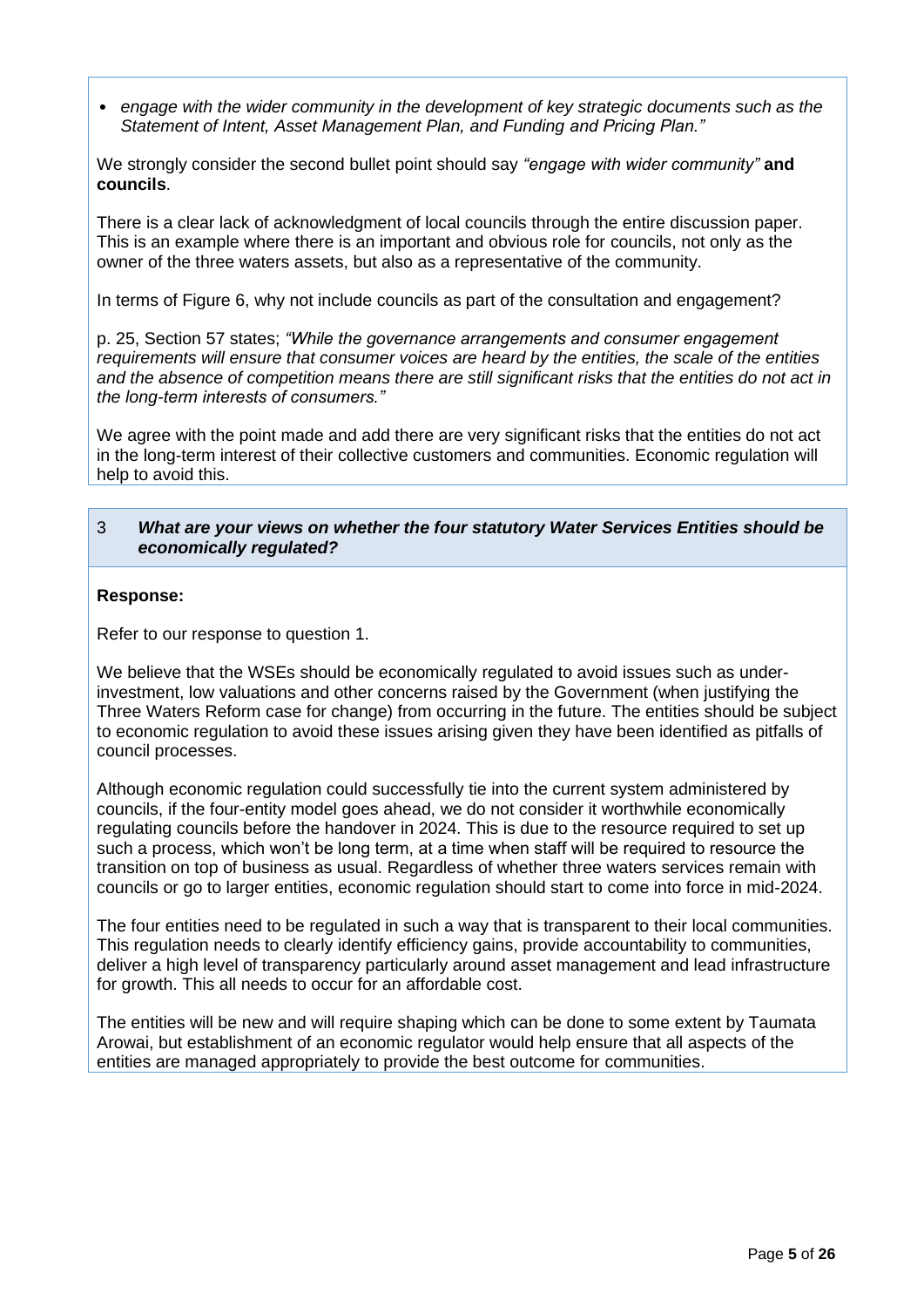4 *What are your views on whether economic regulation should apply to community schemes, private schemes, or self-suppliers? Please explain the reasons for your views.*

#### **Response:**

Domestic self-supplies where one domestic dwelling has its own supply, as defined in the Act, is excluded from the Water Services Act and therefore shouldn't be subject to economic regulation. We note this is because the costs would likely outweigh the benefits and these schemes are of a scale where users can have a direct line of sight to owners.

Because the entity won't manage self-supplies such as private wells, the economic regulator shouldn't be involved. This is a water supply that the private landowner(s) is responsible for managing and maintaining to appropriate standards, like a Right of Way. We also note that smaller collectively owned supplies will have far more direct line of sight to the owners of the scheme and therefore an ability to directly engage and influence the trade-off between cost and level of service.

The CMF's main concern is the scale and revenue requirements of the four proposed entities. It makes sense to initially focus on them; and other entities can be subject to regulation later. On balance, the cost of compliance with economic regulation for small community owned supplies is likely to be prohibitive.

## 5 *What are your views on whether the Water Services Entities should be subject to information disclosure regulation?*

#### **Response:**

Because the WSEs will be monopolies with a risk of developing a lack of incentive to charge efficiently delivering services to appropriate standards, they should be subject to information disclosure regulation. This should be publicly available and subject to LGOIMA requirements to promote transparency and trust within communities. Entity document systems could be designed to enable ease of information disclosure. Reporting should be to a high level but without making the process unproductive in terms of cost/benefit.

## **Other comments:**

p. 29, Section 72 states *"The lack of profit motive for councils does not appear to have been sufficient to ensure New Zealanders receive high-quality, affordable water services, or that water infrastructure is managed efficiently. Overseas experience regulating water services, as well as domestic experience regulating other utilities, suggest that price-quality regulation is a highly effective tool in attaining the sorts of outcomes the Three Waters Reform aims to achieve, i.e. incentivising suppliers to provide affordable, high-quality water services. In particular, pricequality regulation often plays a crucial role in driving economic efficiency within regulated suppliers to ensure that water services are as affordable as possible for consumers."*

We do not agree with this broad-brush statement and contend that councils do manage the current three waters services efficiently given the legislative constraints that they operate under. A counter argument could be put that the motive of requiring a profit helps drive efficiencies. It's not the risk of profiteering (over-charging) alone that is the problem; it is the fact that as "natural" monopolies the WSEs have little incentive to charge for their services efficiently or to supply water to appropriate quality standards. Our view is that there are benefits of price quality regulation regardless of whether there is a profit motive or not.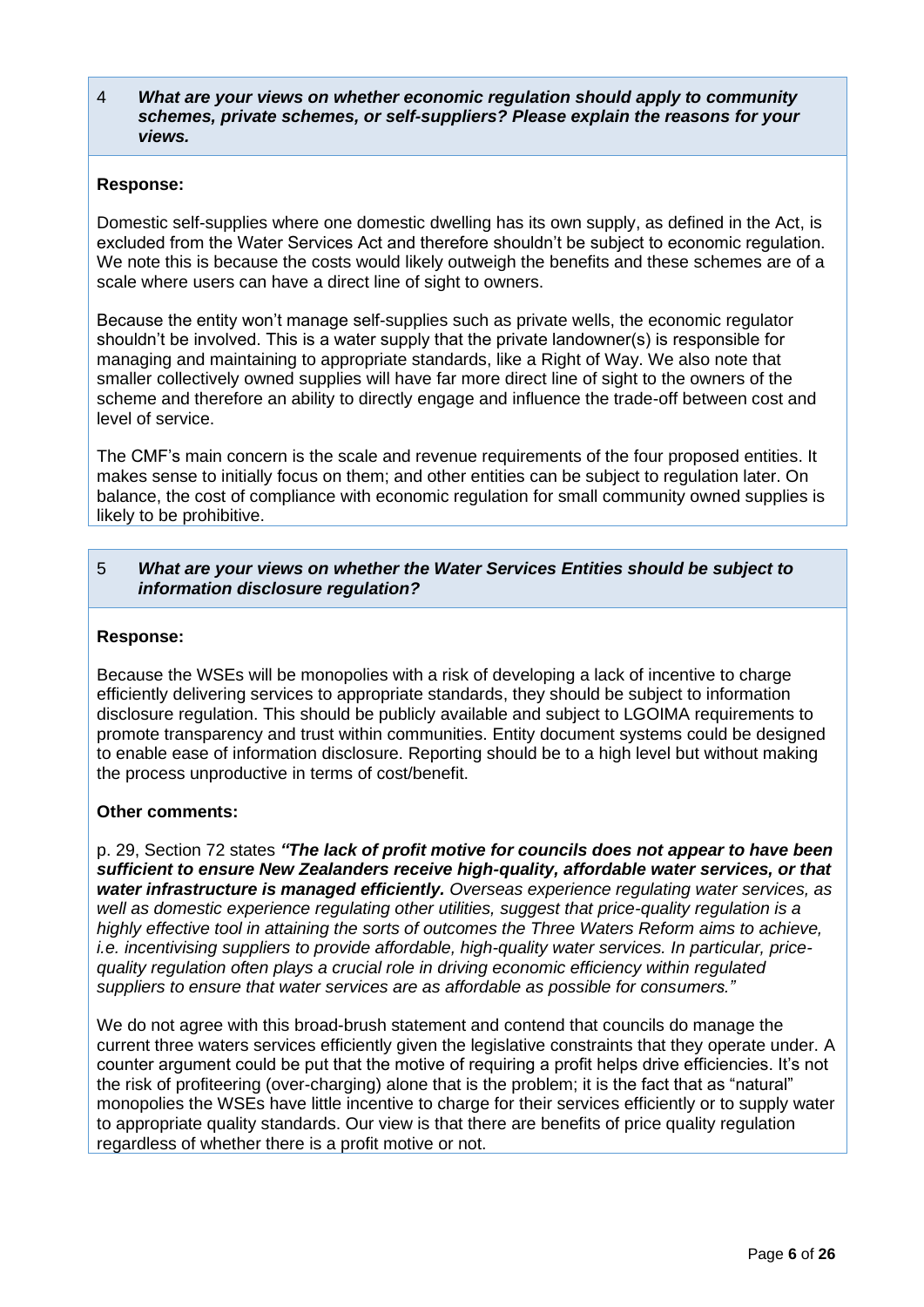## 6 *What are your views on whether Water Services Entities should be subject to pricequality regulation in addition to information disclosure regulation?*

## **Response:**

The WSEs should be subject to price-quality regulation in the long term, but this should have a phasing in period. Levels of service and standards set out by Taumata Arowai should be contained in a framework that informs price-quality regulation to steer WSE improvements. To provide for community wellbeing long term, the price quality regime needs to be multi-dimensional ensuring sustainable, environmental and intergenerational outcomes for all.

To avoid full establishment from day one, a staged approach could be considered with stage one to include information disclosure requirements while the WSEs establish their capital investment requirements. Although a timeline for review and commencement of stage two for price quality regulation should be planned from day one, it is likely that this will be driven by if/when evidence of overcharging or quality issues arise. Hopefully by this stage investment and revenue requirements for the four entities will be clearer.

Levels of service provided by the entities may vary based on geographical location or community preference. For example, if a chlorination exemption is in place when WSEs take over, in 2024 the life of the exemption will be given effect to and then it is proposed that the community affected will be consulted on the application of further exemptions. This situation would affect price-quality and proves that not all areas will be subject to the same quality. Administering water, wastewater and stormwater cannot be approached in a one size fits all manner.

## **Other comments:**

p. 30, Section 76 states *"Combining the strong objectives that the government has around service quality and affordability, and the reformed three waters sector comprising four large Water Services Entities, our view is that individual price-quality regulation is the most appropriate form of price-quality regulation."*

We agree with this statement, due to the monopoly that the four entities will have and the absence of electoral accountability that will exist. This lack of accountability combined with a lack of profit drive could result in inefficiencies, price quality objectives would help reduce the risk of this scenario and provide better service to communities.

## 7 *What are your views on the appropriateness of applying individual price-quality regulation to the Water Services Entities?*

## **Response:**

We consider this necessary, based on our response to question six. The entities will be different sizes with individual features, including different capital investment programmes and associated revenue requirements. As the diagram at paragraph 22 makes clear, investment plans have a critical influence on the proposed "building blocks" regulatory model. It should be noted also that standards are intended to increase when the WSEs are established, therefore standards today should be a baseline that is not reduced.

Regional, city and district councils should have a voice in establishing the regulations based on their local knowledge, and capability to advocate for their communities.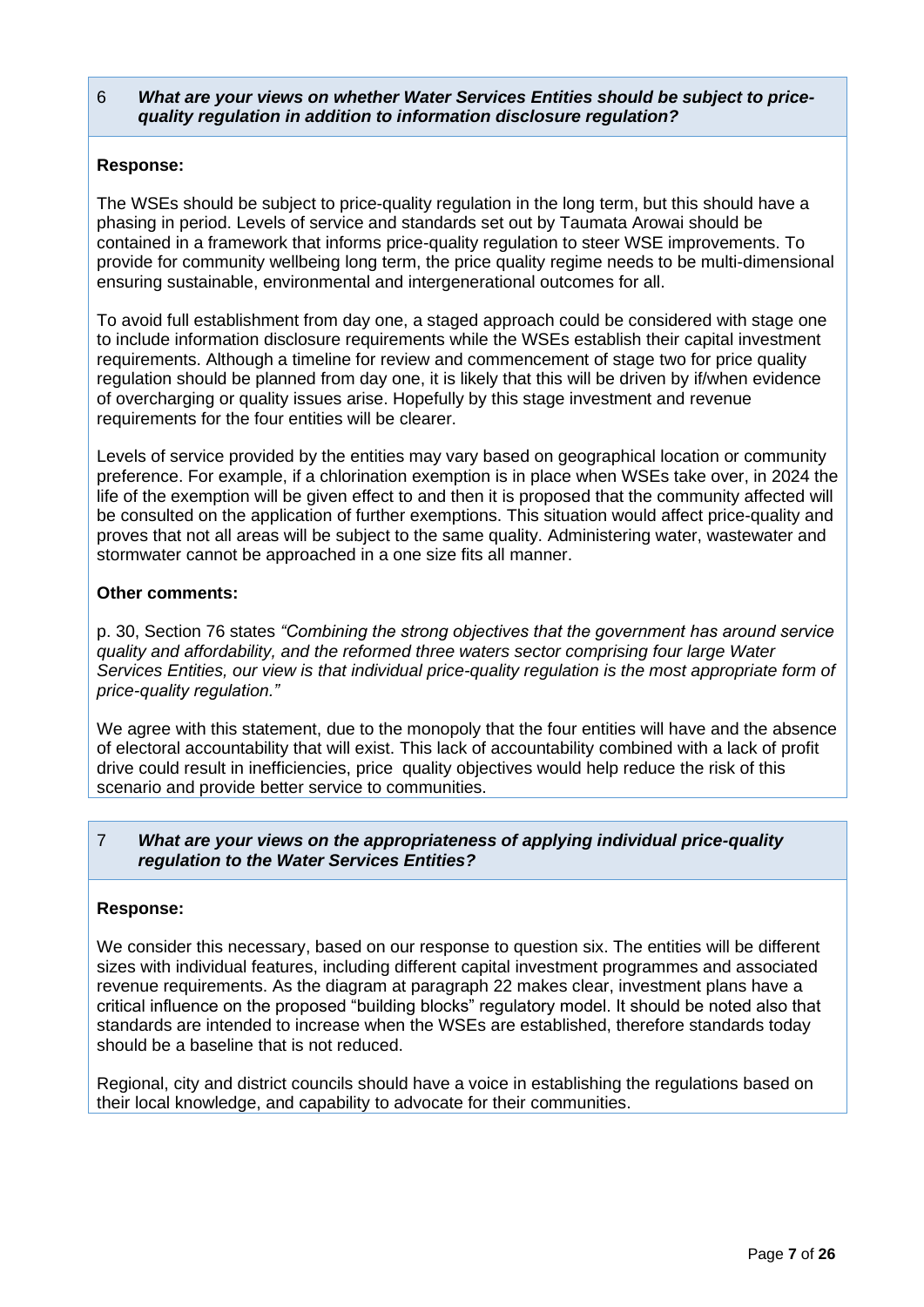- 8 *A) Do you consider that the economic regulation regime should be implemented gradually from 2024 to 2027, or do you consider that a transitional price-quality path is also required?*
	- *B) If you consider a transitional price-quality path is required, do you consider that this should be developed and implemented by an independent economic regulator, or by Government and implemented through a Government Policy Statement?*

## **Response:**

A. Yes, this should be transitional to avoid rapid change for ratepayers and to ensure standards are specific to the community concerned.

The draft timetable at paragraph 82 suggests an advance commitment to implementing price/quality regulation. The issue here isn't simply whether economic regulation should be implemented gradually, which we support. As we all learn more about the scale and nature of the challenges facing the WSEs, their regulation would sensibly start with information disclosure and move to price/quality regulation as/if needed.

B. A transitional price-quality path should be developed by the economic regulator in conjunction with Taumata Arowai as well as regional, city and district councils. As mentioned in our response to question 7, input from local government would not only provide local knowledge but also provide opportunity to advocate for communities.

It is important to note that the model for calculating regulated maximum allowable revenue as described in section 22 on page 16 is a completely different model to the way councils fund the lifecycle of their assets. Under the proposed model for the four new entities they will effectively not fund depreciation. The entities will deplete the asset value over time without building any financial reserves for future renewals.

In addition to the above but still related to part B, we consider there to be significant risk in using the Government Policy Statement mechanism. We therefore do not support the use of such a mechanism. A regulatory process should be clear and unable to be influenced politically or otherwise. We consider implementation by an independent economic regulator to be more appropriate and result in much lower risk of politicising the regulatory process.

- 9 *A) What are your views on whether the Minister of Commerce and Consumer Affairs should be able to reduce or extend the application of regulation on advice from the economic regulator?*
	- *B) What factors do you consider the economic regulator should include in their advice to the Minister?*

## **Response:**

- A. Yes, we consider that the regulation should be monitored, but the Minister should rely on advice from regional, city and district councils as well as the economic regulator. In addition, alteration to the scope of the regulations is essential, but should only be allowed by Order in Council, not by an individual Minister. This will preserve the opportunity for review by Parliament's Regulations Review Committee.
- B. We consider that there should be consideration of community wellbeing and economic impact on communities, including employment.

The CMF also agrees with the factors listed in Section 90, as follows: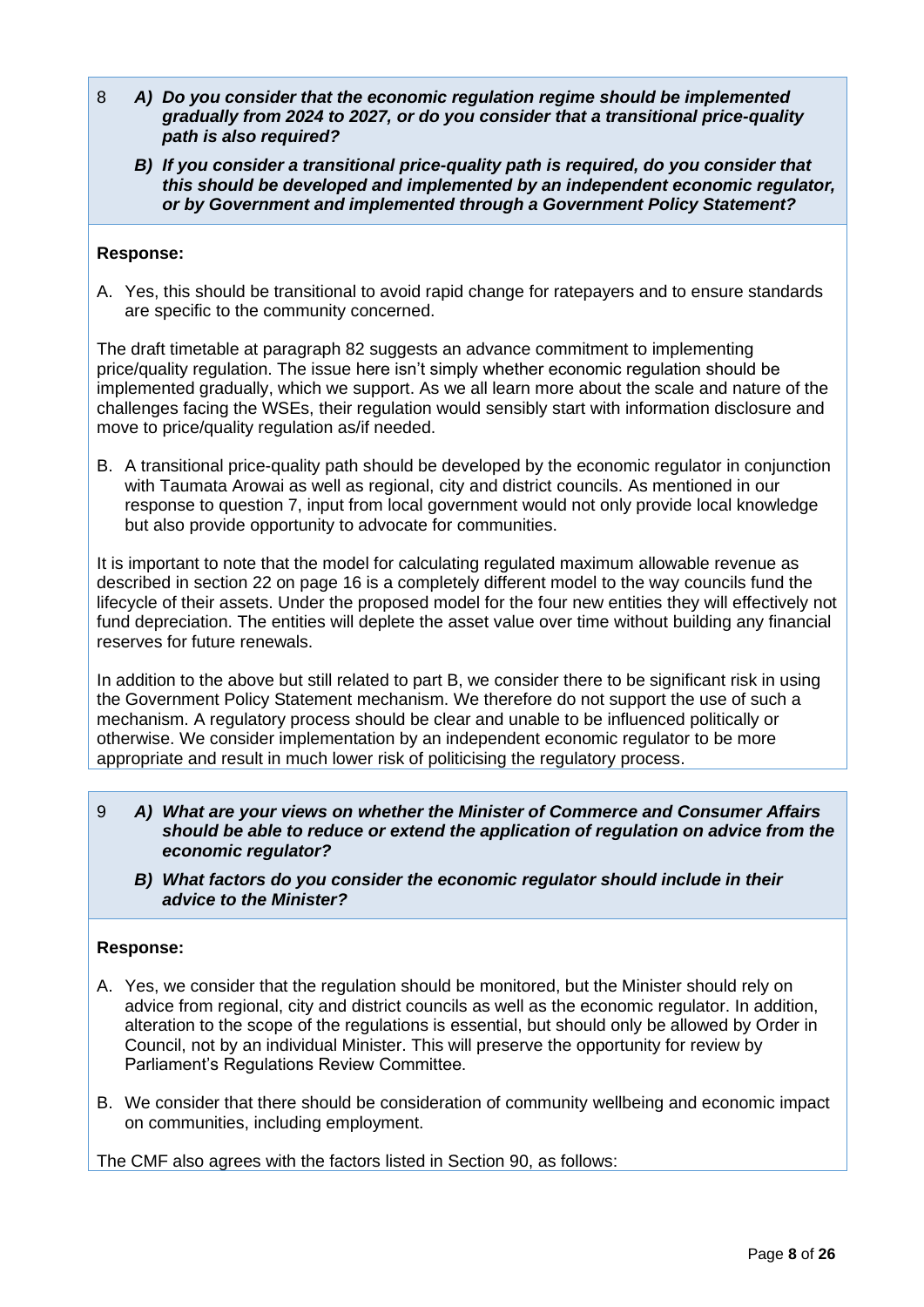- *"whether a supplier has the ability and incentive to exercise substantial market power in, taking into account the effectiveness of existing regulation and governance arrangements (including ownership arrangements and consumer voice arrangements)*
- *whether the benefits of extending or reducing economic regulation materially exceed the costs, and the form(s) of economic regulation that should be extended or reduced*
- *any material long-term efficiency and distributional considerations associated with recommendations to extend or reduce the application of economic regulation."*
- 10 *A) What are your views on whether the purpose statement for any economic regulation regime for the water sector should reflect existing purpose statements in the Telecommunications Act and Part 4 of the Commerce Act given their established jurisprudence and stakeholder understanding?* 
	- *B) What are your views on whether the sub-purpose of limiting suppliers' ability to extract excessive profits should be modified or removed given that Water Services Entities will not have a profit motive or have the ability to pay dividends?*
	- *C) Are there any other considerations you believe should be included in the purpose statement, or as secondary statutory objectives?*
	- *D) What are your views on how Treaty of Waitangi principles, as well as the rights and interests of iwi/Māori, should be factored into the design of an economic regulatory regime for the three waters sector?*

#### **Response:**

This should be replaced with something that is relevant to three waters.

The perspective from which this document is written replicates the telecommunications and electricity sector, however these services are very different to supplying water, wastewater and administering stormwater networks and associated discharges.

Electricity and telecommunications have fewer variables as they are supplied in the same form across the country, so nationally applied standards are more easily met.

In keeping with a theme that appears throughout the discussion paper, it is considered that the repeated reference to consumer is a reflection of this industry administering a transactional relationship with its customer, as opposed to working with communities.

Another significant complexity that further widens the gap between supplying electricity and three waters services is that it is challenging to supply water services to individual customers when they have different quality characteristics to their neighbours or carry out urban stormwater initiatives that impact on service levels to whole neighbourhoods and communities.

This is not the case for electricity supply where electricity consumers can have different interruptability conditions. For this reason we consider it will be more meaningful and effective to engage with whole communities rather than individual customers. We consider that that electricity, commerce and telecommunications regulation has served small communities poorly to date, and these examples should not be followed for three waters.

It is not anticipated that the WSEs operate in isolation from councils and communities solely for the purpose of providing services for a charge. Communities value the ability to input and have a strong sense of ownership over their three waters assets.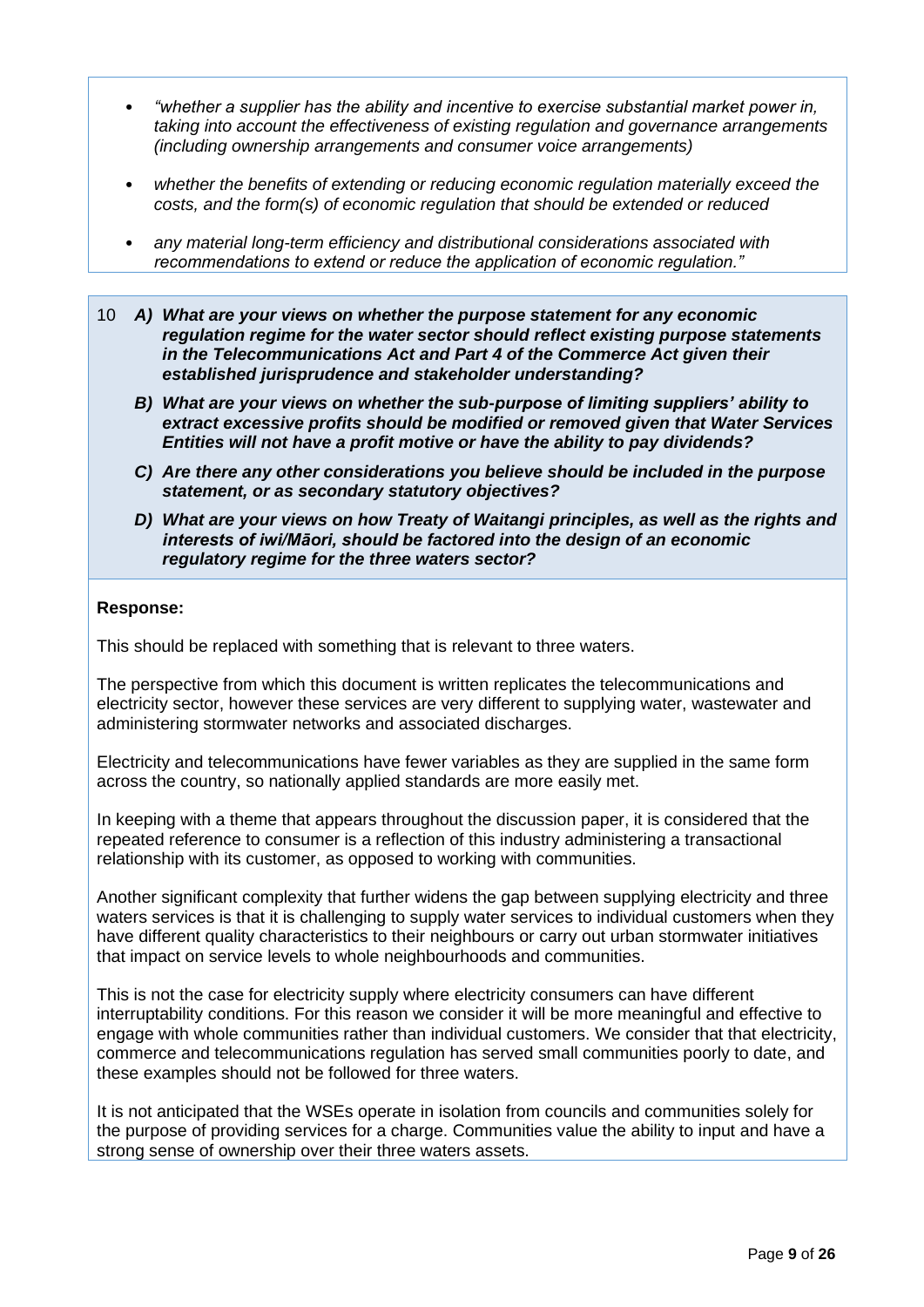## **Other comments:**

p. 35, Section 92 has a very narrow focus outlined in sub-sections a) to d).

p. 36, Section 96 states *"One modification that may be desirable is to amend or remove limb (d) of the above example because the Water Services Entities that will most likely be the focus of the economic regulation regime will be publically owned statutory entities that will not have a profit motive, access to equity capital, or the ability to pay dividends. However, this modification could potentially limit the regime's ability to regulate private, community or other hybrid schemes in the future if they were to reach a scale that would make economic regulation desirable."*

However, limb (d) may need replacing with something like, justify cross subsidies, or justify efficiencies, as opposed to "extract excess profits".

## 11 *What are your views on whether a sector specific economic regulation regime is more appropriate for the New Zealand three waters sector than the generic economic regulation regime provided in Part 4 of the Commerce Act?*

## **Response:**

We consider that a sector specific regulation regime would be appropriate, taking into account the different financial circumstances (including starting positions and investment needs) of the four WSEs and their communities. As described throughout the document, regulation needs to reflect that delivering three waters services is complex and can vary based on multiple factors. Three waters, in particular stormwater, are very different community services from electricity and telecommunications.

Again, as we note above, we consider that regulation of electricity, commerce and telecommunications has served small communities poorly to date.

#### 12 *What are your views on whether the length of the regulatory period should be 5 years, unless the regulator considers that a different period would better meet the purposes of the legislation?*

#### **Response:**

We have no strong view either way. However, there may be a case for a shorter initial regulatory period if information disclosure is introduced ahead of price/quality controls.

## **Other comments:**

We agree that it will be important for entities to establish with some idea of what the rules of the game will be, as this will influence how they set themselves up. As mentioned previously, we consider it to be appropriate to adopt a staged approach with information disclosure obligations occurring before quality and/or price regulation (as needs become apparent).

On p. 40, Section 113 on the third line, we are unclear on what is meant by *"altering depreciation".* This is deeply concerning. Depreciation cannot be altered; this would not be transparent. Funding of depreciation should be handled in a transparent manner, potentially this could include being transparent about altering any time period over which depreciation was allowed or required.

We support the approach of changes to costs to ratepayers/customers being phased in, while allowing for funding of necessary three waters infrastructure. The mechanism for managing this transition needs to be fully open and transparent. It is also an important point to note that the Government is burdening the new entities with non-three waters debt on day one. This is not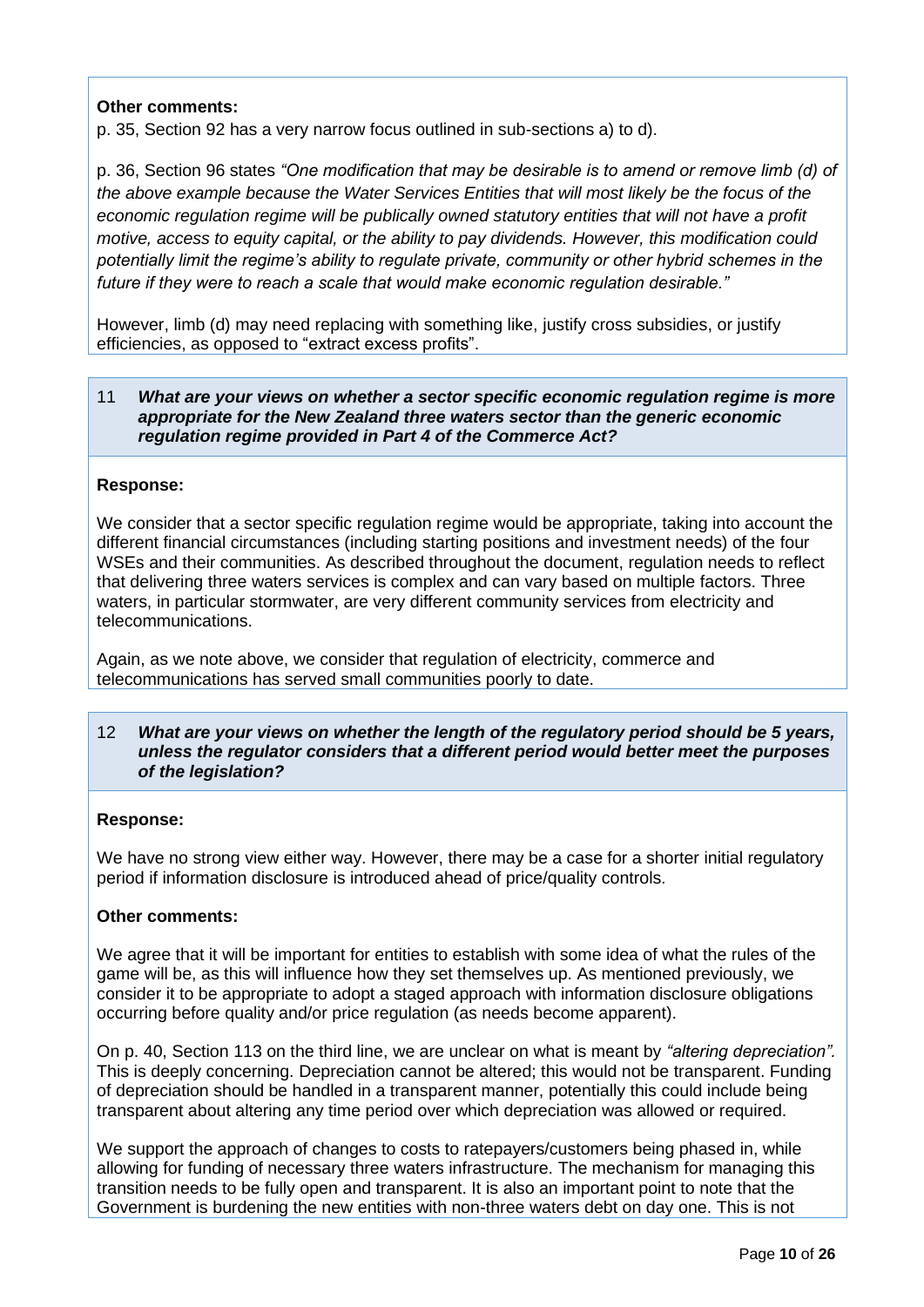aligned with the practice that councils adhere to in terms of ring-fencing projects and ensuring that rates collected for a specific purpose are spent on that type of asset (e.g. water must be spent on water projects).

p. 40, Section 116 states *"Active approaches that set out robust efficiency challenges or targets that are accompanied by rewards (e.g. fast track investment approvals) if they are achieved, or penalties (e.g. consumer rebates or compensation) if they are not achieved."*

We need to be careful not to drive unforeseen outcomes that may not be in the best overall interests of the community. Potentially, there could be an initial passive phase over 3-5 years before carefully considering a more active phase beyond this point.

p. 41, Section 117 states; *"Economic regulation regimes in New Zealand have tended to take a passive approach to the achievement of efficiency gains. However, the Government's strong focus on affordability and the potential for significant amounts of free cash-flow to be available because of the absence of active owners demanding a return on equity though dividend payments - suggests that a more active approach to efficiency is highly desirable. This focus on cash efficiency is likely to require some modifications to the 'building blocks' approach outlined in Chapter 2, potentially to provide a stronger focus on ensuring that Water Services Entities having the minimum efficient level of cash required to finance their operations."*

It is important to note the significant amounts of free cash-flow are such because the entities are not going to fund depreciation as councils do. This is a significant departure from current practice.

- 13 *A) What are your views on whether the economic regulator should be required to develop and publish input methodologies that set out the key rules underpinning the application of economic regulation in advance of making determinations that implement economic regulation?* 
	- *B) What are your views on whether the economic regulator should be able to minimise price shocks to consumers and suppliers?*
	- *C) What are your views on whether the economic regulator should be required to set a strong efficiency challenge for each regulated supplier? Would a strong 'active' styled efficiency challenge potentially require changes to the proposed statutory purpose statement?*

#### **Response:**

- A. Yes, the regulator should be required to do this.
- B. Yes, the regulator should be able to minimise price shocks.
- C. Passive 3-5 years, then review.

#### **Other comments:**

p. 39, Section 108, third bullet point states *"Input methodologies typically cover issues such as the: allocation of common costs where a regulated supplier undertakes activities that are economically regulated alongside those that are not (e.g. if a supplier undertakes commercial activities in a market where there is workable competition)".*

We agree with the above, with the addition of the following aspects:

- operations
- capital
- level of service
- growth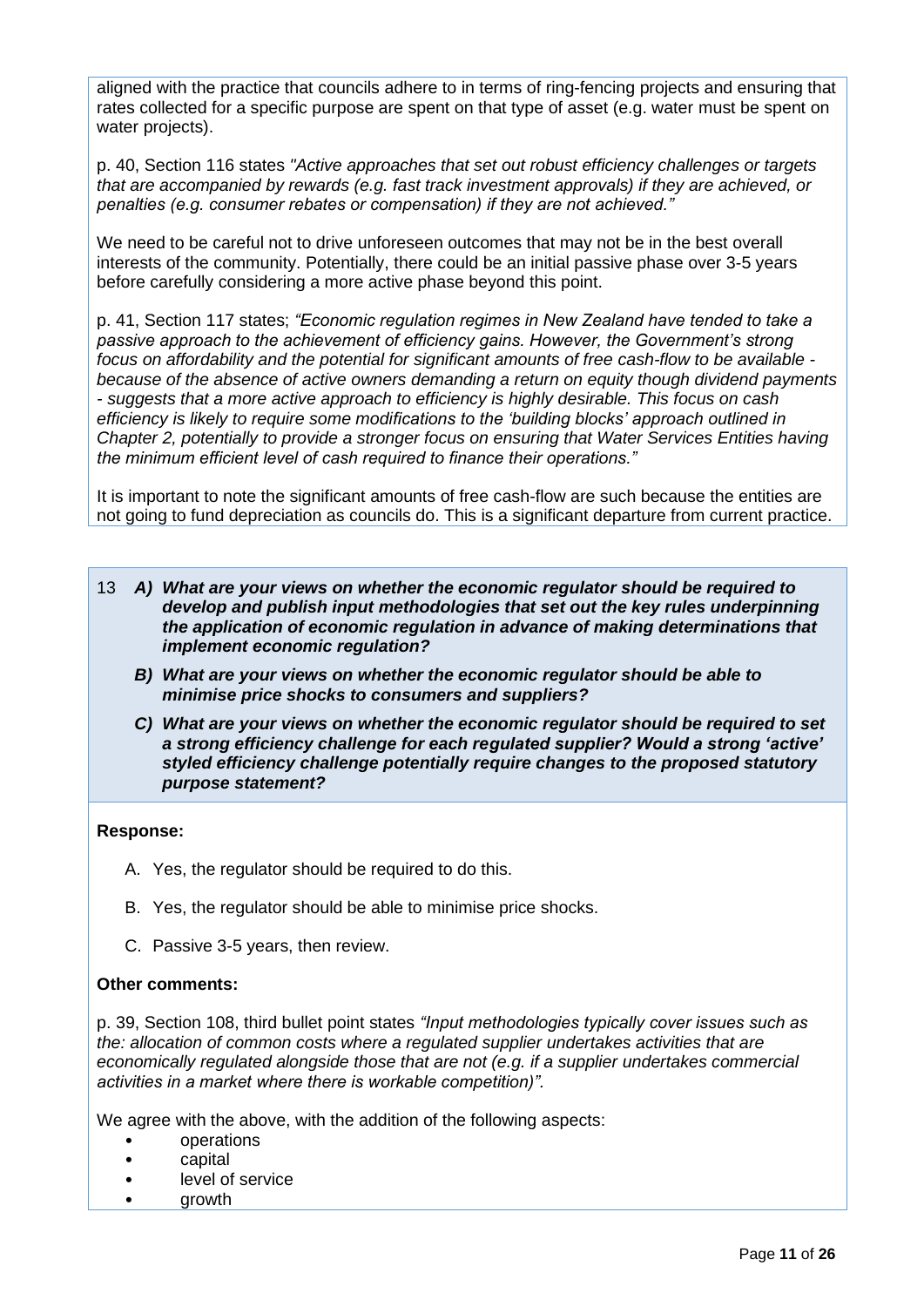• renewals.

p. 39, Section 111 states; *"Our preliminary position is that the economic regulator should be obligated to develop and publish input methodologies that set out the key rules underpinning the application of economic regulation in advance of making determinations that implement the economic regulation regime. However, this is a 'on balance' judgement."*

- 14 *A) What do you consider are the relevant policy objectives for the structure of three waters prices? Do you consider there is a case for parliament to directly control or regulate particular aspects in the structure of three waters prices?*
	- *B) Who do you consider should have primary responsibility for determining the structure of three waters prices:*
		- *a) The Water Services Entity, following engagement with their governance group, communities, and consumers?*
		- *b) The economic regulator?*
		- *c) The Government or Ministers?*
	- C) *If you consider the economic regulator should have a role, what do you think the role of the economic regulator should be? Should they be empowered to develop pricing structure methodologies, or should they be obliged to develop pricing structure methodologies?*

#### **Response:**

A. This is a very important question. Importantly it relates to the "structure" of three waters prices, rather than to the absolute level of such charges. But even so, it envisages the politicisation of water pricing.

It is essential that any policy objectives, including the structure of the three waters prices, are established in a transparent manner in full consultation with communities, iwi and councils.

The present system, given that council asset owners are elected bodies, allows for local decision-making subject a democratic process at a community level. But under the large entity model the proposal is to introduce scale efficiencies in the provision (including the financing) of water services. This key objective of the reform will not be achieved if Parliament decides the structure of water service charges. Inevitably this is likely to affect the total level of these charges. Parliament should be kept right out of such matters – or the delivery of water services should be left, as now, to locally accountable elected bodies.

B. a) This should include councils as owners and community representatives, and not just Government or Ministers. If reform is to proceed then the logic of treating water services as quasi-commercial needs to be followed through. Therefore the WSEs should be responsible for determining the structure of their prices/charges. The role of the regulator is simply to manage a process to review and approve this.

The Government and Ministers should be kept right away from such matters or the whole purpose of independent regulation will be undermined. If there is to be any political oversight of the pricing this should be through councils as the asset owners and elected community representatives.

#### **Other comments:**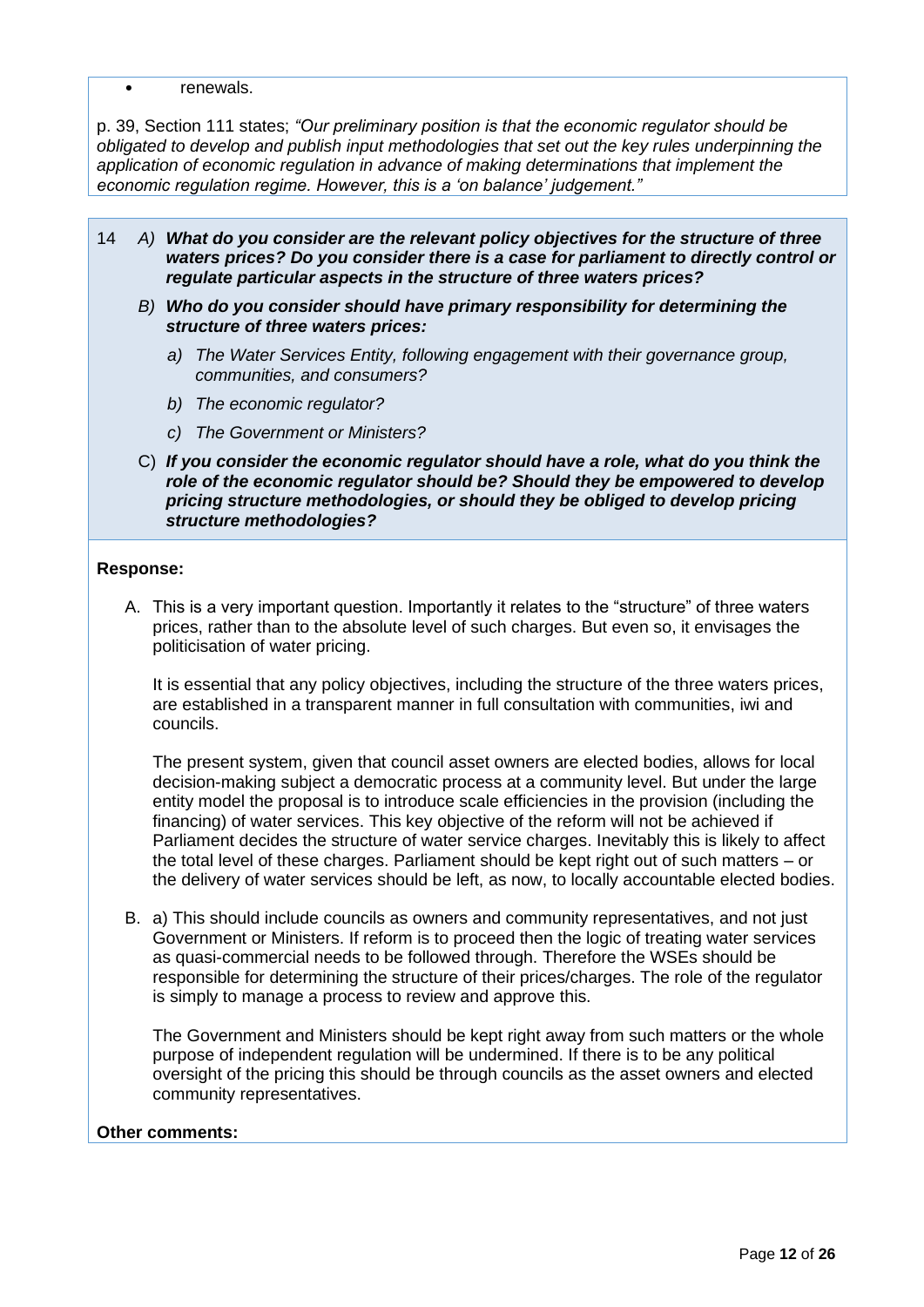In relation to p.41, Section 120; what about sustainability, resilience, well-beings, economy, employment, cost to service, deprivation, lifestyle choice, level of service? These appear to have been missed but are all significant to the conversation.

In relation to p.42, Section 121; is inter-entity cross subsidisation a consideration? We understood that a significant driver for reform was to have equity across the country. However, this is not achieved in the current proposed four entity model unless the Government is considering crosssubsidisation between entities.

#### 15 *What are your views on whether merits appeals should be available on the regulators decisions that determine input methodologies and the application of individual pricequality regulation?*

## **Response:**

Broadly we agree with this, as per the preliminary view outlined in Section 135: "*Our preliminary view is therefore that merits review should be available on the input methodologies developed by the economic regulator, and determinations that implement individual price-quality regulation. However, we do not consider merits reviews should be available on the regulator's determinations that implement procedural processes, such as information disclosure regulation."* Above all, the right to judicial review must not be excluded.

Given the sums of money likely to be at stake the opportunity for any merit appeals is bound to be utilised. Therefore it should be limited, or the whole process will consume even more time and resource.

#### **Other comments:**

The economic regulator and WSEs need to have a relationship agreement given that there are no alternative competitors. Both parties will be established long term and should be working for the best overall outcome for the community.

#### 16 *Do you broadly agree that with the compliance and enforcement tools? Are any additional tools required?*

#### **Response:**

We broadly agree that compliance and enforcement by the regulator will be critical. Collaboration between Taumata Arowai and the economic regulator's compliance teams is vital to ensure the approach isn't disjointed, and to ensure that the best outcomes are achieved. This relationship will require information-sharing across organisations which will require coordination in terms of information disclosure.

The regulation should:

- encourage open disclosure, transparency and learning
- be proactive and two way
- be more focused on proactive education, and enabling a solid and collaborative relationship between the regulator and supplier
- phase in over time to allow establishment
- ratchet up provisions when deliberative lack of action (warning systems).

Compliance teams should be established to administer a collaborative approach that supports entities to become compliant with provisions increasing over time.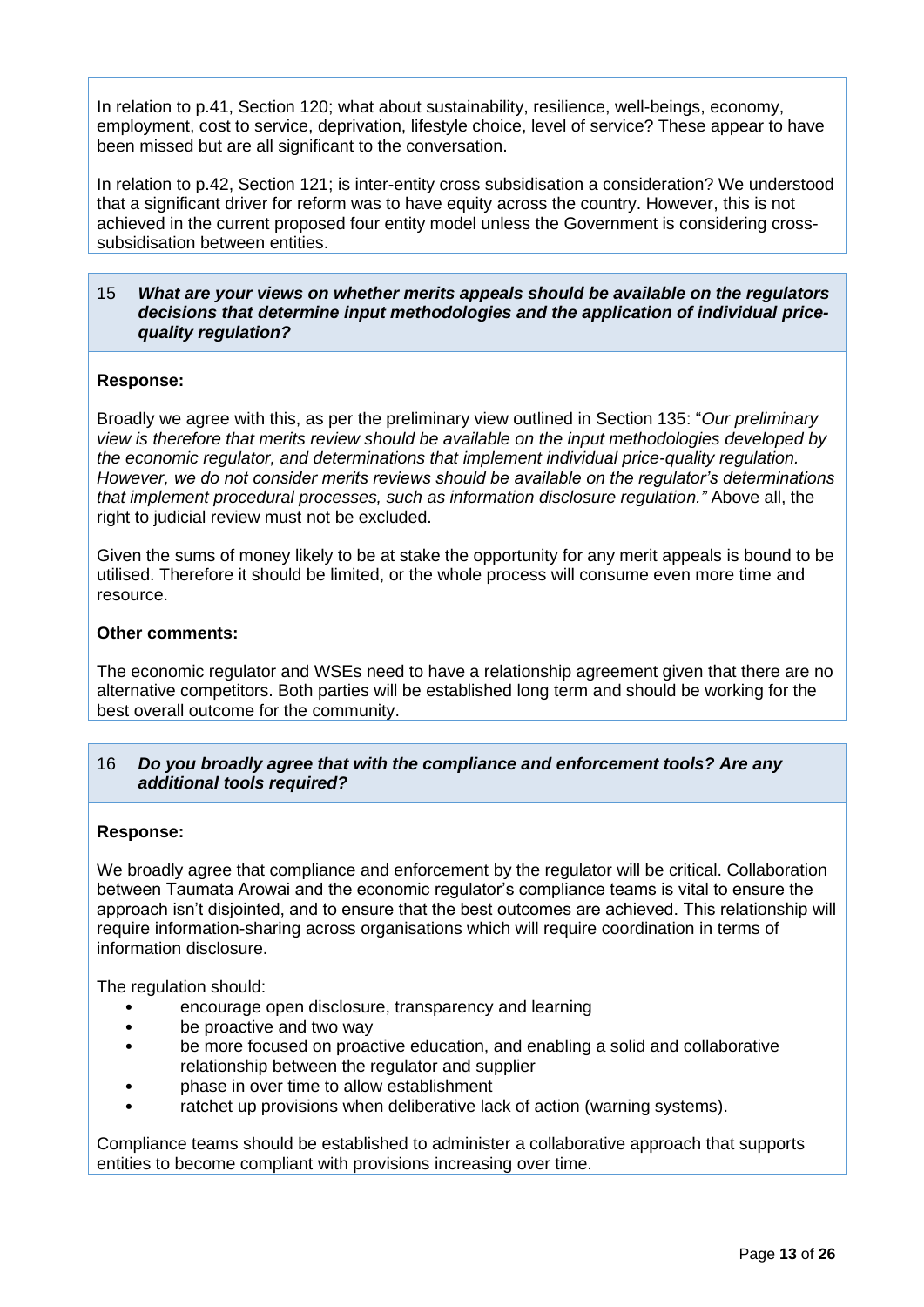It is important to recognise that the tone of the relationship will be set by the regulator and not the WSEs. This is another argument for using the Commerce Commission if price/quality regulation is envisaged. We recognise the Commission has experience in managing these kinds of relationships, however, are concerned that it does not have experience and understanding in three waters. A phasing in process and collaborative approach will allow time for the WSEs and the regulator to gain the necessary knowledge and experience.

## **Other comments:**

We agree with the following in relation to all policy direction (well-beings), p. 49, Section 141, first bullet point which states *"For these reasons, international experience and experience from other sectors in New Zealand suggests that high performing economic regulators: are independent and operate at arms-length from Government and regulated suppliers in achieving their statutory objectives."*

Having the economic and quality regulator as one entity does have some merit. This would allow the most for costs/quality trade-off with one regulator in relation to p. 50, Section 145, Taumata Arowai bullet point, as follows; *"In our view, the assessment criteria above suggest there are three potential options for the economic regulator:*

• *Taumata Arowai – Taumata Arowai is a new* 'the new' (there is a typo in the discussion document here) *drinking water regulator that will also have functions regulating the environmental impacts of wastewater and stormwater networks. The entity is currently in*  establishment phase and is expected to commence its regulatory functions in the second half *of 2021 when the Water Services Bill becomes law. As a Crown Agent under the Crown Entities Act 2004, Taumata Arowai is required to give effect to Government policy."*

## 17 *Who do you think is the most suitable body to be the economic regulator for the three waters sector? Please provide reasons for your view.*

## **Response:**

On balance, we consider the Commerce Commission to be the most appropriate economic regulator should price controls be a focus. If regulation was to only include information disclosure, Taumata Arowai may be suitable to administer this.

Nevertheless, we make these comments with significant reservation.

If the Commerce Commission is responsible, they must work closely with Taumata Arowai and local government to achieve trade-offs. In the future, a water commissioner could be established to achieve these objectives.

We consider that neither the Department of Internal Affairs, nor the Commerce Commission have a good understanding or handle on three water services, particularly in the challenging areas associated with stormwater. However, given the Commerce Commission's expertise in price, quality and scrutinising capital investment programmes of monopoly utility companies, we believe the Commission could acquire the necessary water expertise over time. The Commerce Commission has by definition a very narrow focus and mandate that would not necessarily fit well with three waters services, and we expect there would need to be some allowance for transition from the current model to the new regime.

It will be important that the economic regulator treats all WSEs consistently to ensure a dependable relationship and associated processes are established with Taumata Arowai as well as upholding Te Mana o te Wai. A consistent approach will also ease comparison across the WSEs, allowing differences to be reconciled.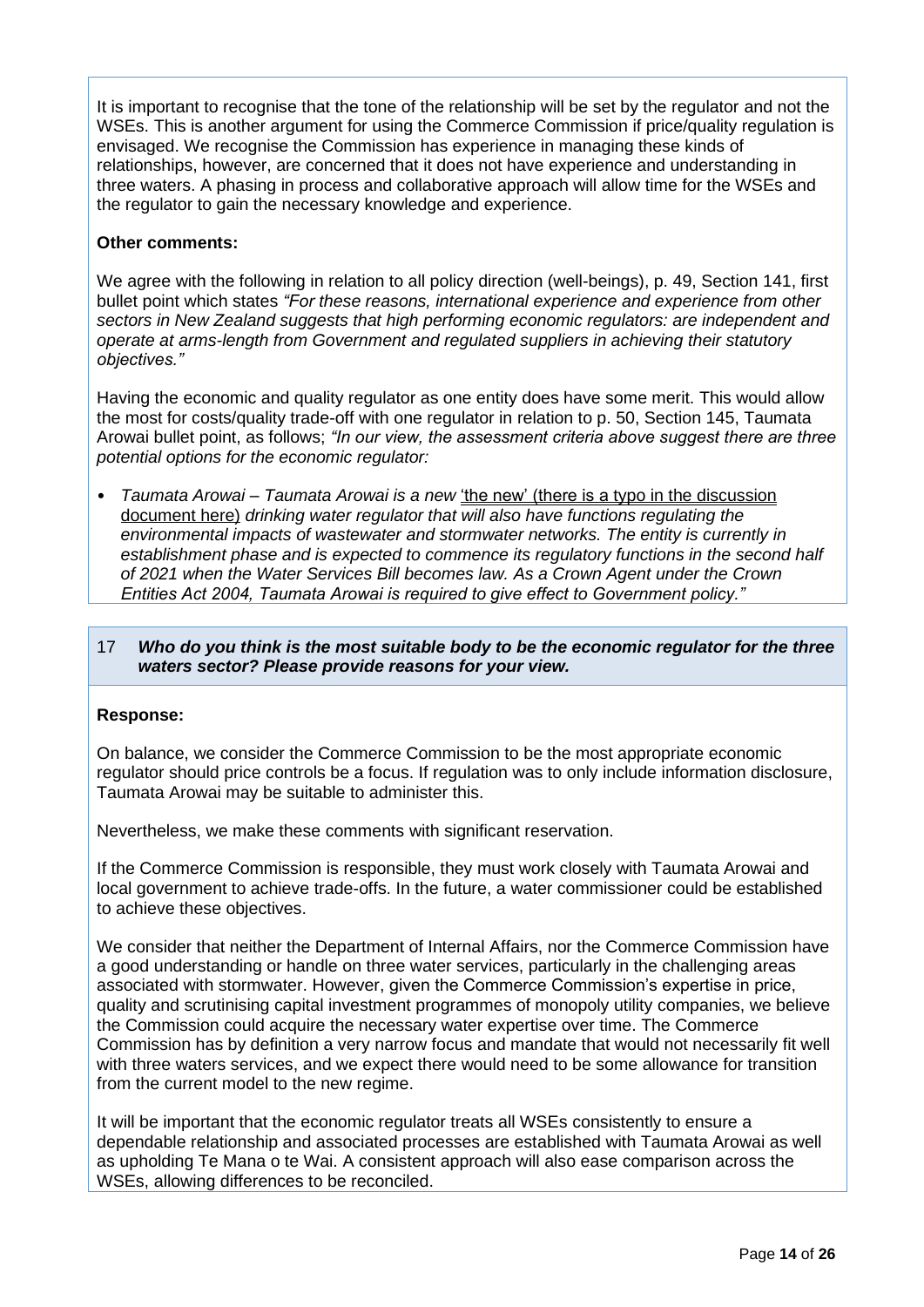#### 18 *What are your views on whether the costs of implementing an economic regulation regime for the three waters sector should be funded via levies on regulated suppliers?*

#### **Response:**

Yes, we agree that these costs should be funded via levies on regulated suppliers, acknowledging that this is ultimately paid for by the communities served by the suppliers.

This should be very transparent and available for public scrutiny with an expectation that the bill received by members of the community will include a breakdown showing costs and charges.

#### 19 *Do you think that the levy regime should:*

*A) Require the regulator to consult on and collect levy funding within the total amount determined by the Minister?*

*OR*

*B) Require the Ministry to consult on the levy (on behalf of the Minister) and collect levy funding within the total amount determined by the Minister?*

#### **Response:**

We do note once again that councils, as the asset owners and community representatives, have not been considered in this assessment.

We consider that Ministerial involvement would politicise the process of setting levies which could have adverse effects on the process.

#### 20 *Are there any other levy design features that should be considered?*

#### **Response:**

There should be consideration as to whether cross subsidies between entities, in relation to levies, could be used to achieve best national outcomes (e.g. support tourism, national health and economic benefit, national resilience).

#### **Other comments:**

p. 60, Section 166 states; *"As with the economic regulation regime, a clear legislative statement of the objectives of a consumer protection regime can help to guide the interpretation and implementation of that legislation. The paramount objective of the consumer protection regime will be improving service quality to reflect the demands of water consumers, including through:*

- *enhancing the quality of water services over time (focussing on aspects of quality not regulated by public health, environmental or economic regulators)*
- *providing consumers with a strong voice in how water services are delivered*
- *providing consumers with effective redress where the quality of service does not meet appropriate standards*
- *providing consumers with transparency regarding water charges."*

We agree; but if councils had more direct control this would help. Again there should be reference to and consideration of communities, both present and future, rather than just consumers.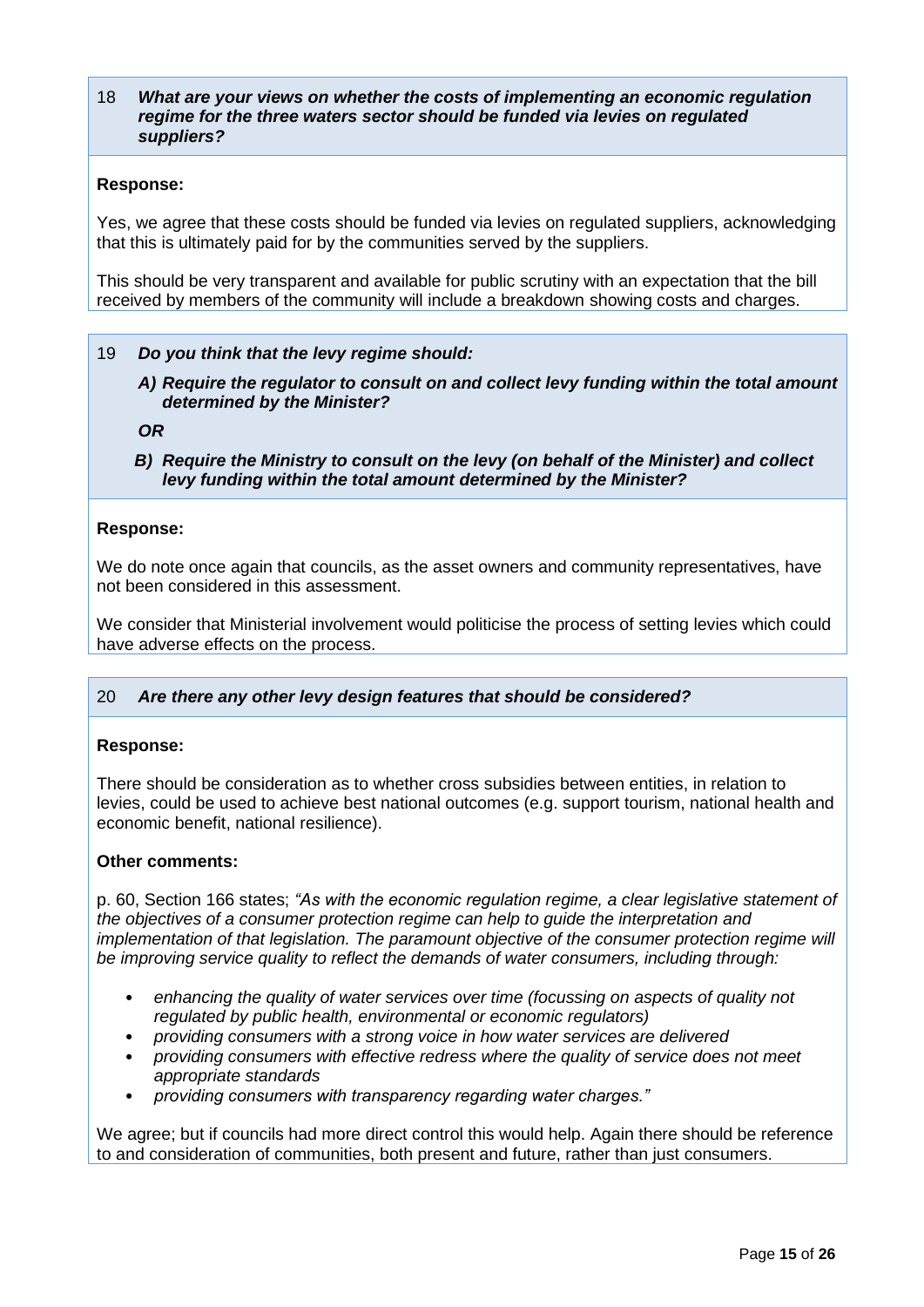- 21 *A) What are your views on whether additional consumer protections are warranted for the three waters sector?*
	- *B) What are your views on whether the consumer protection regime should contain a bespoke purpose statement that reflects the key elements of the regime, rather than relying on the purpose statements in the Consumer Guarantees Act and Fair Trading Act? If so, do you agree with the proposed limbs of the purpose statement?*

#### **Response:**

- A. We agree that additional consumer protections are warranted given the health implications relevant to the sector when delivering services to communities. We see real value in a mandatory consumer complaints resolution scheme. If nothing else, it can be a useful safety valve on many individual customer issues.
- B. We consider individuals and communities will need help and empowerment to deal with massive monopoly entities.

#### 22 *What are your views on whether the consumer protection regulator should be able to issue minimum service level requirements via a mandated code that has been developed with significant input from consumers?*

#### **Response:**

Yes, we agree that the consumer protection regulator should be able to issue minimum service level requirements via a mandated code. We agree that it is critical that the local community has a voice in this process, as water quality needs to be driven by local considerations. Discussions about levels of service should be had at a community level given that a higher level of service costs more (generally), but minimum standards may not lead to optimal outcomes.

Also, as noted throughout our submission, since consumers of water services can't switch suppliers and the services consumers receive often can't be individualised, it makes sense to recognise the role of communities acting on behalf of their individual members.

## **Other comments:**

In reference to p. 61, Section 168, bullet point 7, requirement should include engaging with communities, not just consumers and engaging with councils. This is consistent with other feedback we have provided. This document lacks connectivity between communities, the regulator and councils.

p. 62, Section 171 states *"Mandatory codes involve the regulator setting minimum service quality requirements that apply to some, or all, regulated water service providers. The main benefit is that the regulator is able to directly control the requisite quality service levels.* 

• *However, mandatory codes can be costly to develop, monitor and enforce, and may also impose significant compliance burdens on industry. Some of these costs may be able to be mitigated by allowing or requiring the code to be periodically reviewed, so that it focusses on areas of service quality that have the biggest net impacts on consumer welfare."*

We question the need to start with mandatory codes. We agree that minimum service levels are likely to be desirable, especially in response to large monopolies. But they are likely to take time to develop. We see merit in allowing the need for them and their optimum content evolve. The whole regulatory system does not need to be in place on day one.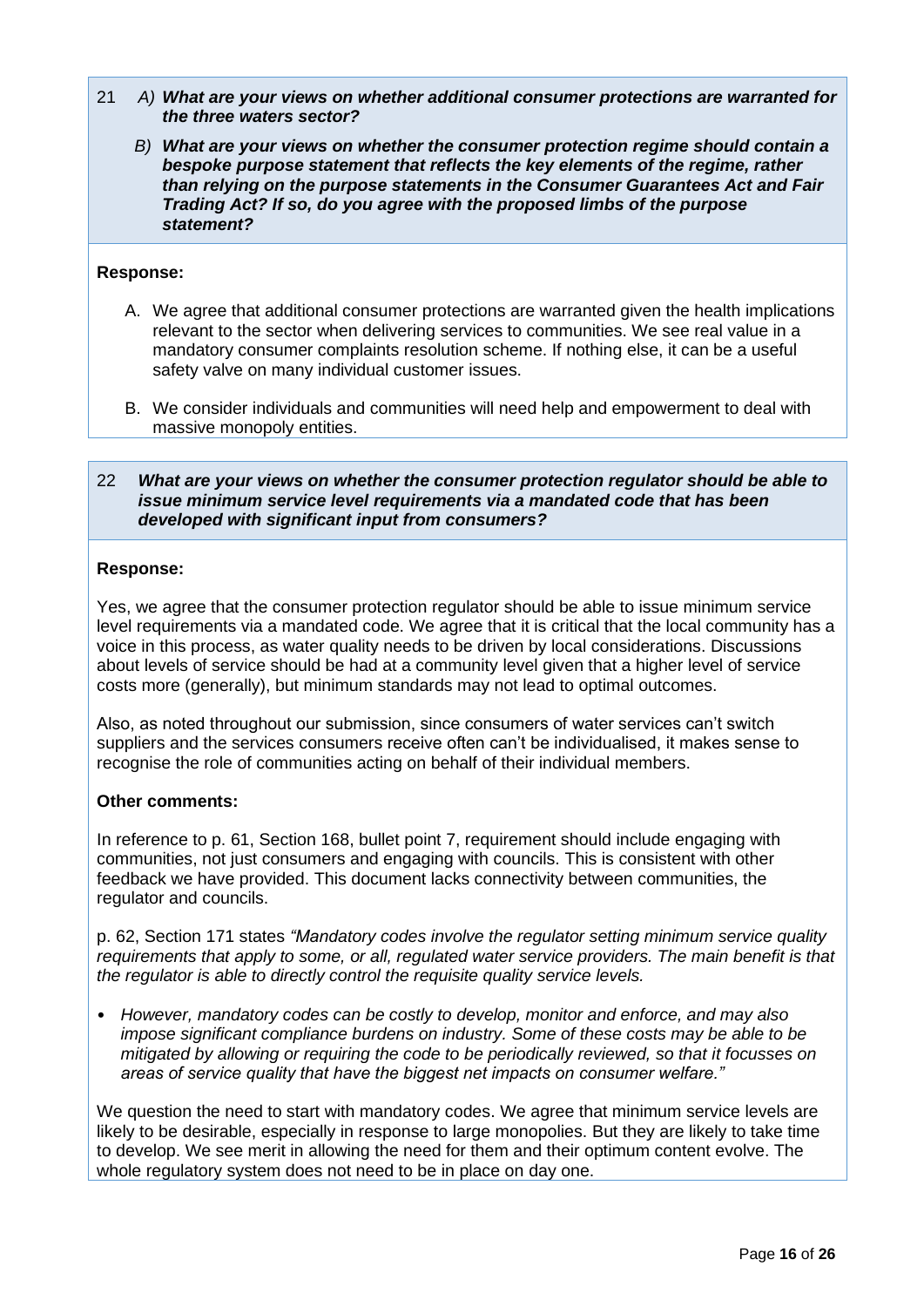Further, we consider that one size fits all mandatory codes could lead to sub-optimal outcomes. Careful consideration needs to be given to achieve the best overall community outcomes rather than being driven purely by mandatory compliance

We also strongly believe that mana whenua should be involved in setting minimum service level requirements that affect water quality.

WSEs should work closely with communities to educate in terms of water demand management and efficiency, obligations under bylaws and to enhance water literacy in terms of level of service agreed to be delivered.

## 23 *What are your views on whether the consumer protection regulator should also be empowered to issue guidance alongside a code?*

## **Response:**

Yes, they should. Guidance is valuable but should be non-mandatory.

#### 24 *What are your views on whether it is preferable to have provisions that regulate water service quality (not regulated by Taumata Arowai) in a single piece of economic regulation and consumer protection legislation?*

#### **Response:**

Our preference would be for a single piece of regulation to cover economic and consumer protection, but this will need careful consideration. Further, it isn't clear why quality alone couldn't be regulated by Taumata Arowai. It is only if we move to price controls that the Commerce Commission or a stand-alone water services regulator needs to determine quality levels, since they will be intrinsically related to the price limits.

If prices were controlled, but not quality, then monopolies would be incentivised to allow quality to deteriorate. Likewise, if quality alone was the driver, this may become unaffordable for communities without the oversight of economic regulation).

## **Other comments:**

p. 65, Section 182 states; *"Vulnerability generally refers to the likelihood of a negative outcome or experience of harm, which is a product of the circumstances of a consumer that result in them experiencing barriers to participating in essential services. Vulnerability can be a transient, sporadic, or permanent state. Many water consumers experience vulnerability at some point in their lives, and there are many factors that can give rise to it:*

- *experiencing financial instability or low financial resilience (sudden, acute, or chronic) causing genuinely difficulty in paying their bills*
- *a risk of harm to health or wellbeing by reason of age, health, disability in the case of disconnection*
- *dependent on supply of a particular volume of water for critical medical treatment*
- *an inability to advocate for, or represent, their interests in interactions with water suppliers (including small businesses)*
- *difficulty in obtaining or assimilating information*
- *an inability to buy, choose, or access adequate water supply where this access to a reticulated network is not available."*

We are unclear what is meant by the last bullet point. Current unserviced properties should not have an expectation that they will be given services as this may not be efficient, affordable or practical.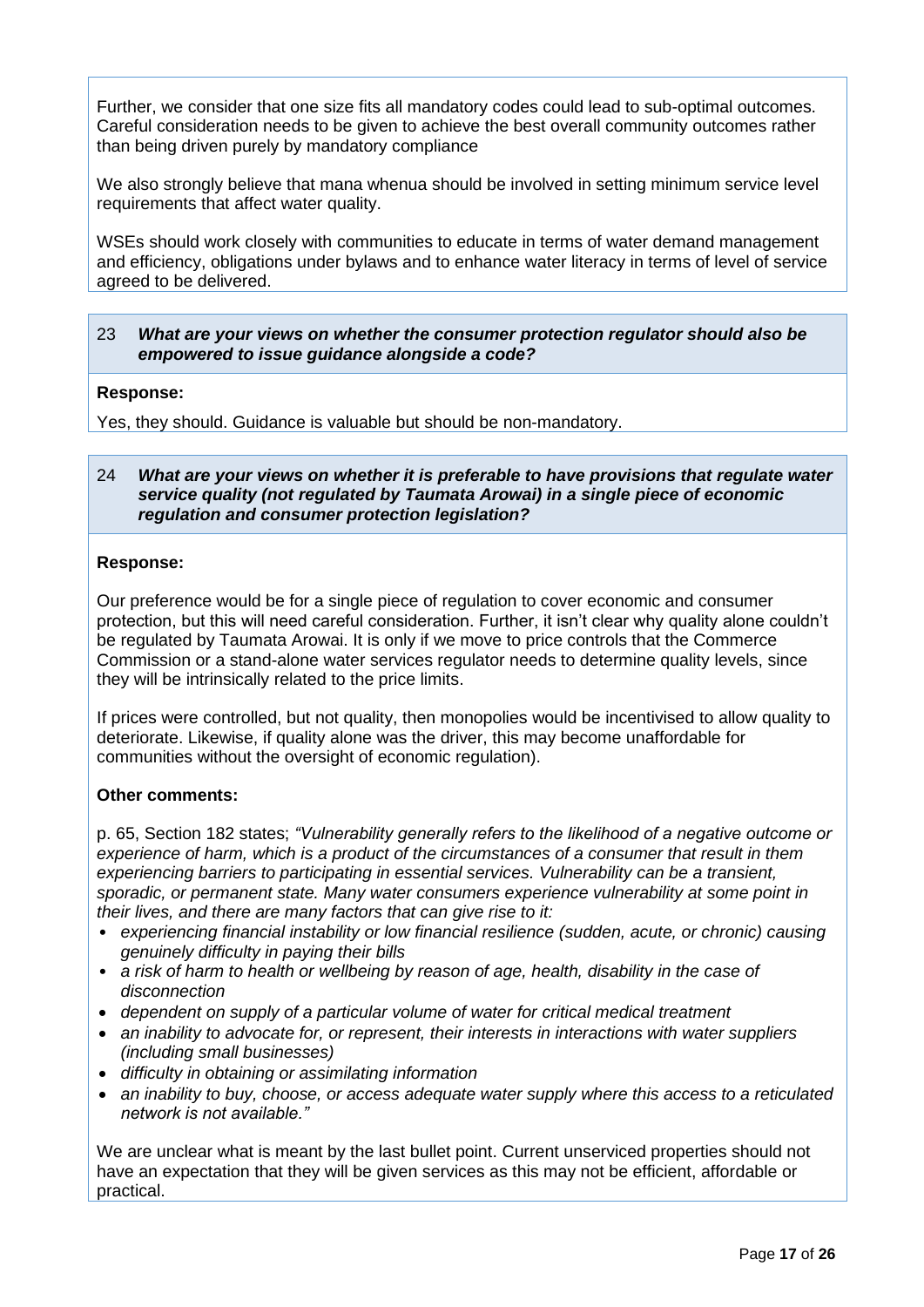## 25 *What are your views on whether minimum service level requirements should be able to vary across different types of consumers?*

#### **Response:**

Yes, we consider that they should be able to vary, but again this should not be focused just on consumers. A community lens is required here, and councils should play an important role in this area. This already exists, e.g. the difference between an on demand even supply and rural trickle feed service.

#### 26 *What are your views on whether the regulatory regime should include a positive obligation to protect vulnerable consumers, and that minimum service level requirements are flexible enough to accommodate a wide range of approaches to protecting vulnerable consumers?*

#### **Response:**

We strongly agree. Given the size and monopoly characteristics of the entities, this will in fact be essential. It is particularly important as individuals and communities will no longer have the benefits of democracy they currently enjoy through councils delivering these services on their behalf.

#### 27 *What are your views on how Treaty of Waitangi principles, as well as the rights and interests of iwi/Māori, should be factored into the design of a consumer protection regime for the three waters sector?*

#### **Response:**

We support this but are unclear on how this may work.

- 28 *A) Do you consider that the consumer protection regime should apply to all water suppliers, water suppliers above a given number of customers, or just Water Services Entities? Could this question be left to the regulator?* 
	- *B) Do you support any other options to manage the regulatory impost on community and private schemes?*

#### **Response:**

A) & B) Initially this should just apply to the four water services entities. However this should be reconsidered over time. The entire regulatory system design should not be developed at the outset when there are so many unknowns.

#### 29 *Do you broadly agree that with the compliance and enforcement tools proposed? Are any additional tools required?*

#### **Response:**

We broadly agree. Initially this should proactively be based on educating, supporting and collaborating. This will require a good level of funding and resourcing. Over time it is expected that there would be a transition to using more of the reactive compliance tools, provided the proactive initiatives are also continued.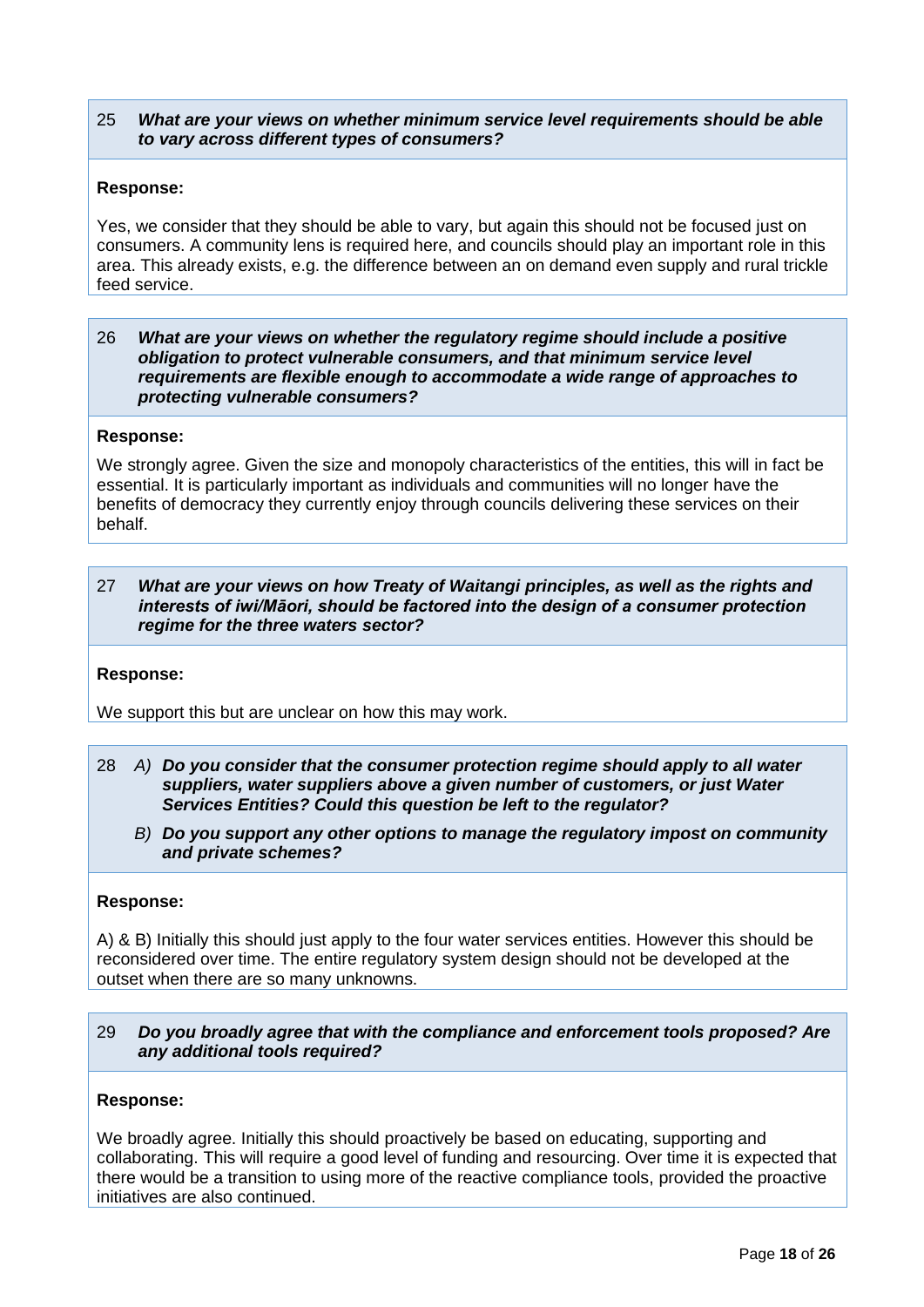There should be mandatory reporting to councils to hold entities to account.

## **Other comments:**

Should *"Economic Regulator"* read as *'Consumer Protection Regulator'* within p. 73, Section 204 as follows; *"Pulling together the considerations in the previous two paragraphs, we suggest an appropriate assessment criteria for evaluating options for the economic regulator is:"* We are unsure what this means and consider it may simply be an error in the document*.*

## 30 *Do you agree with our preliminary view that the Commerce Commission is the most suitable body to be the consumer protection regulator for the three waters sector?*

#### **Response:**

We agree but with some serious reservations unless regulation was to commence with information disclosure alone (as previously discussed). There is an apparent benefit in being the same as the Economic Regulator. We do raise the following questions:

- what about 'Community'?
- how can councils be advocates for broader interests for community?
- how can councils have teeth in this system?

if councils are owners, how can they assert their rights as owners? Again, there is a narrow focus on consumer not community.

We are also concerned that the Commerce Commission would have a lack of understanding of three waters.

It is important to recognise that identifying consumers in the three waters context is not necessarily straightforward. Examples include whether wastewater overflows may be experienced by a group of consumers, and stormwater networks often do not provide single consumers with a service. A stormwater event may flood a property, a subdivision, or a large part of the whole community. A drinking water contamination event may also have detrimental health effects on a wide portion of the community.

## **Other comments:**

p. 76, Section 208 states "Recognising these barriers, the Government has agreed that mechanisms to give consumers and communities a voice should be incorporated throughout the design of the Water Services Entities and the broader system to ensure that the system is responsive and accountable to consumers and communities."

It is good to finally see reference to *'communities'*. As we have previously commented, this is lacking throughout the document.

p. 76, Section 209 outlines the three obligations of the Water Services Entities to allow for consumer and community voice, which are representation on the Governor's Representative Group, establishment of a consumer forum and engagement, and publishing and reporting requirements. There is no mention of engaging with councils as advocates and representatives for our commnuities. This is concerning and needs consideration.

p. 77, Section 210 - again this section needs to include reference to councils and their communities.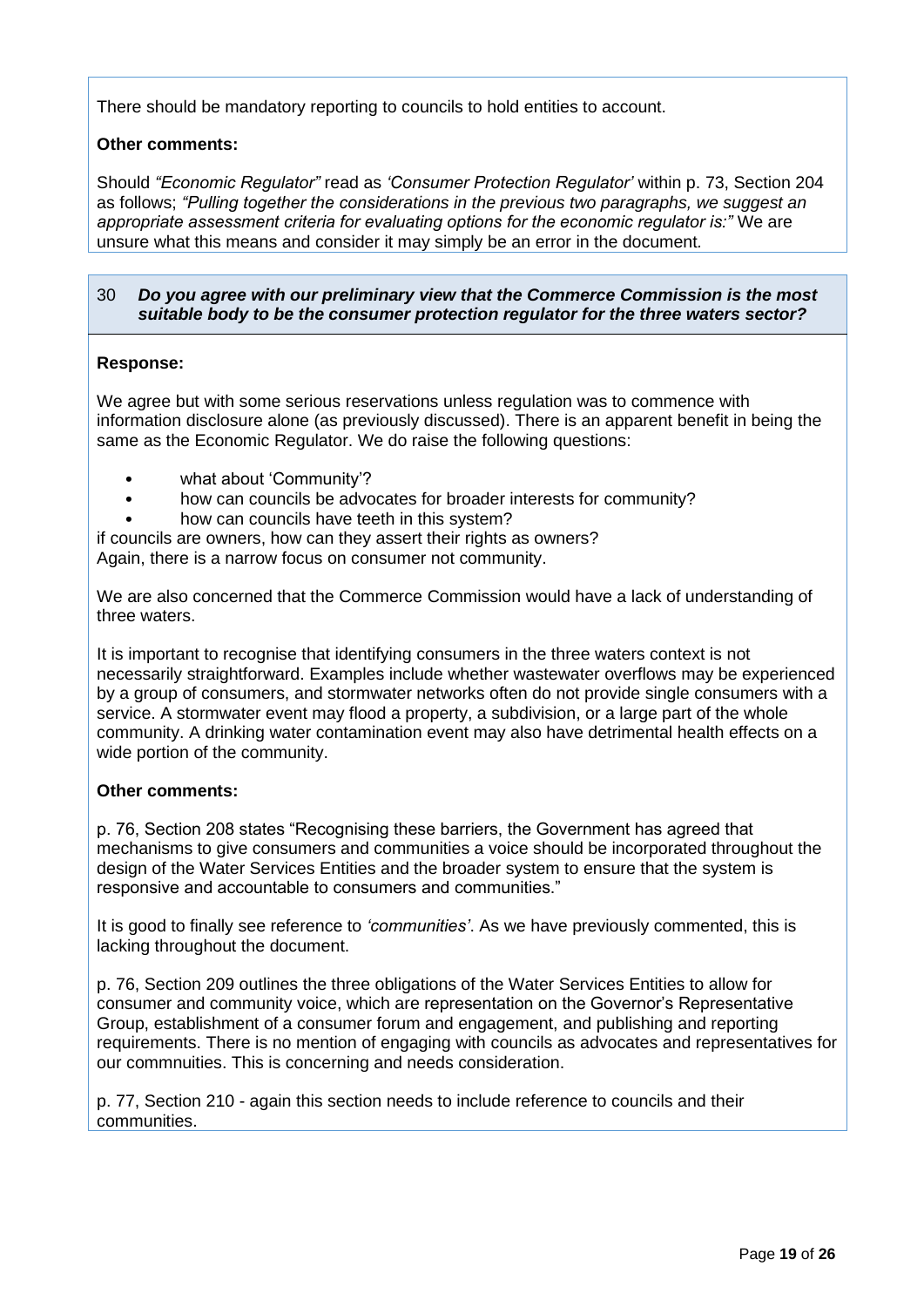## 31 *What are your views on whether the regulator should be required to incentivise highquality consumer engagement?*

## **Response:**

Yes, it should be an obligation to engage with councils. Again, this should be with communities not just the consumer. As discussed above consumers can be an individual or a group of the community.

#### 32 *What are your views on whether there is a need to create an expert advocacy body that can advocate technical issues on behalf of consumers?*

Please refer to our response to question 33 below.

We consider that naturally councils should take up this role given they already represent the affected community and have existing historic and institutional knowledge in this area. The new system should not be complex, especially initially. However the entities should fund councils to take on this role as they will not be able to rate for it.

## 33 *What are your views on whether the expert body should be established via an extension to the scope of the Consumer Advisory Council's jurisdiction?*

#### **Response 32 & 33:**

How can councils play a role on behalf of communities in this?

Our view is that the need for an expert advocacy body who can advocate technical issues on behalf of consumers is not necessary, because councils are already engaged with communities and in a position to perform this function. However there is concern among less resourced territorial authorities that they may not have capacity or capability to provide technical water advocacy services for their communities going forward.

## **Other comments:**

p. 79, Section 216 states; *"At present, most water consumers in New Zealand have limited recourse to dispute resolution with water providers. This is because a majority of water consumers receive their three waters services on a statutory basis from local authorities, rather than on a contractual basis. While consumers have some ability to raise service provision concerns with democratically elected councillors, and also with the Ombudsman who is able to deal with complaints about local government agencies, both these options have a limited time/resource to deal with consumer complaints about the delivery water services."*

We consider the ability for community members and communities to hold councils to account will be lost in the new entities. We also think the reference to 'some' ability to raise service provisions significantly understates the current situation. Councils are well connected and responsive to their communities.

p. 79, Section 217 states; *"The Water Services Bill creates a backstop consumer complaints framework designed to ensure that consumer concerns about drinking water are properly investigated by suppliers. Drinking water suppliers are obligated to establish and maintain a consumer complaints process, and report annually to Taumata Arowai on that process."*

We agree this is necessary.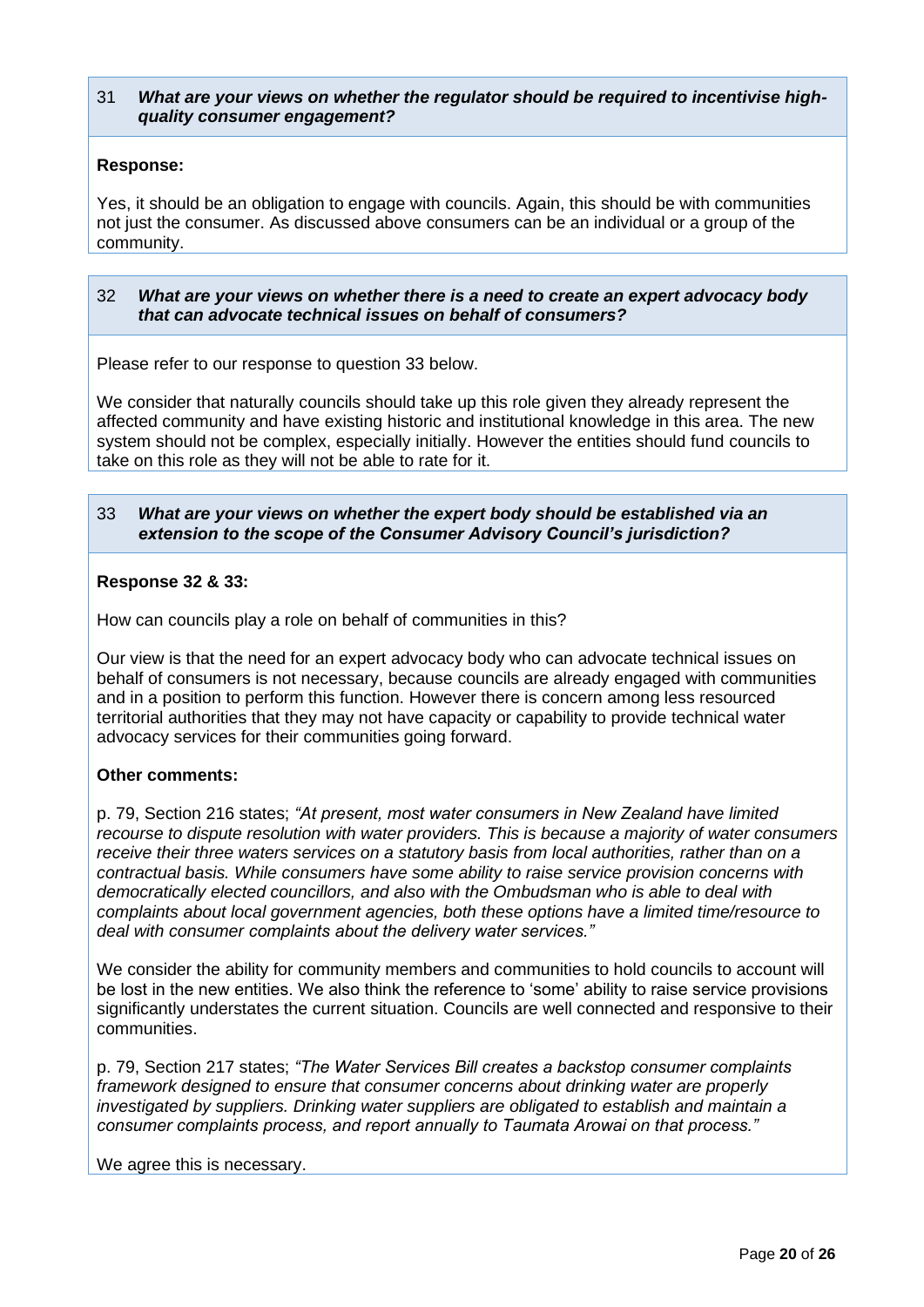#### 34 *What are your views on whether there is a need for a dedicated three waters consumer disputes resolution scheme?*

#### **Response:**

We support this and consider it will be essential. It needs to be focused on being accessible to all community members and communities.

35 *What are your views on whether these kinds of disputes should be subject to a dispute resolution schemes? Are there any other kinds of issues that a consumer dispute resolution provider should be able to adjudicate on?*

#### **Response:**

We agree the kinds of disputes listed in point 228 should be included.

We do note however that the list is very narrow and should be expanded significantly to cover the types of issues that arise with all three water services. These would include levels of service such as resolution of drainage and flooding of issues. Nonetheless, we consider there is no need to limit the scope of disputes. The legislation/regulation should also define the scope of the consumer dispute resolution provider by reference to the parties rather than to the dispute subject matter.

There needs to be clear avenues for urban developers who would work with councils to resolve resource planning and water connection issues. This suggests that there will need to be a threeway contract between the private developer, the council and the entity. There needs to be mechanisms made available so that any deadlock can be resolved.

#### 36 *What are your views on whether a mandatory statutory consumer disputes resolution scheme should be established for the water sector?*

#### **Response:**

We consider that a mandatory statutory consumer disputes resolution scheme should be established. All WSEs should be subject to this, and consumers should have free access to raise disputes. The service could be paid for by the entities in addition to having an in-house disputes/customer complaints team.

We do note that ultimately the community will bear the costs of the scheme. Any issues unable to be resolved by the entities could be referred within mandated timeframes/deadlines to avoid ongoing disputes. We also consider that councils should have the ability to influence resolution outcomes and to represent communities or individual community members in this process.

#### 37 *Do you consider that a new mandatory statutory consumer disputes resolution scheme should be achieved via a new scheme or expanding the jurisdiction of an existing scheme or schemes?*

#### **Response:**

We consider that councils should have an active role in this as both the asset owners and community representatives. A formal assessment of options and assessment of the capability of existing services is therefore required. It does not appear from reading this discussion paper that there is enough information to reach a conclusion on this.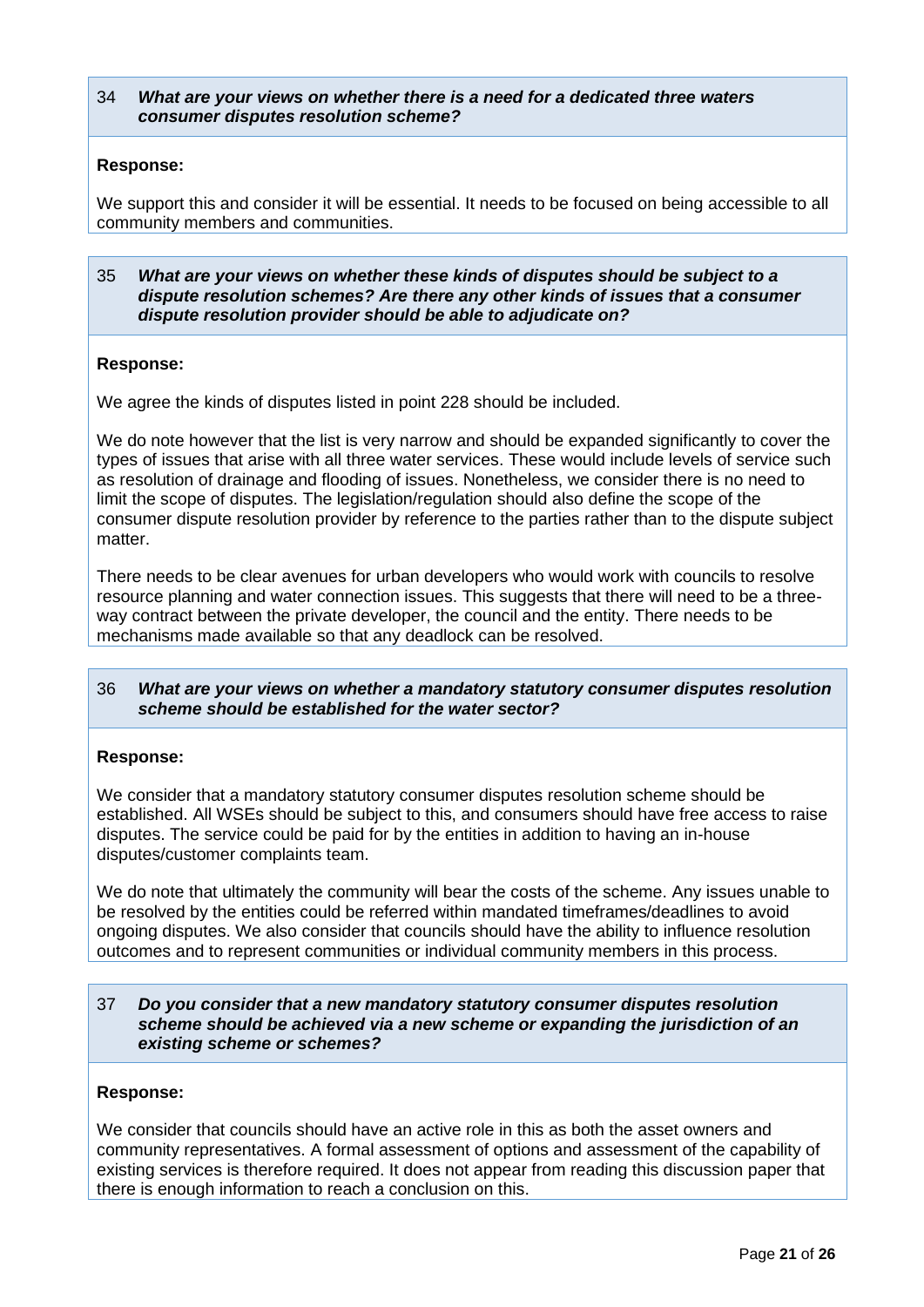We do acknowledge that a single point of contact is useful here. In other words, adding to the jurisdiction of existing dispute resolution services (DRS) would allow this new service to piggyback on their existing recognition. Existing DRS also have considerable expertise and experience in resolving consumer disputes. There may be value in taking advantage of that as the system gets established.

#### 38 *Do you consider that the consumer disputes resolution schemes should apply to all water suppliers, water suppliers with 500 or more customers, or just Water Services Entities?*

#### **Response:**

Initially we can see the benefits for the large entities only. Smaller schemes should have less need as they have a clearer line of sight and connection with the scheme they are served by. This could be reviewed in the future.

This should cover all three waters services, not just water suppliers.

#### 39 *Do you think the consumer dispute resolution scheme should incentivise water suppliers to resolve complaints directly with consumers?*

#### **Response:**

We consider this to be appropriate. This should cover all three waters services, not just water suppliers.

#### 40 *Do you consider that there should be special considerations for traditionally underserved or vulnerable communities? If so, how do you think these should be given effect?*

#### **Response:**

We support special considerations for vulnerable communities. Advocates should be available at the cost of the entity. The service should be run in a way that does not need experts representing the applicant. Councils could be involved in this and should have some authority in the process.

41 *What are your views on whether the costs of implementing a consumer protection regime for the three waters sector should be funded via levies on regulated suppliers?*

#### **Response:**

Yes. These costs should be transparent (for example, shown on three waters bill).

- 42 *Do you think that the levy regime should:*
	- *A) Require the regulator to consult on and collect levy funding within the total amount determined by the Minister? OR*
	- *B) Require the Ministry to consult on the levy (on behalf of the Minister) and collect levy funding within the total amount determined by the Minister?*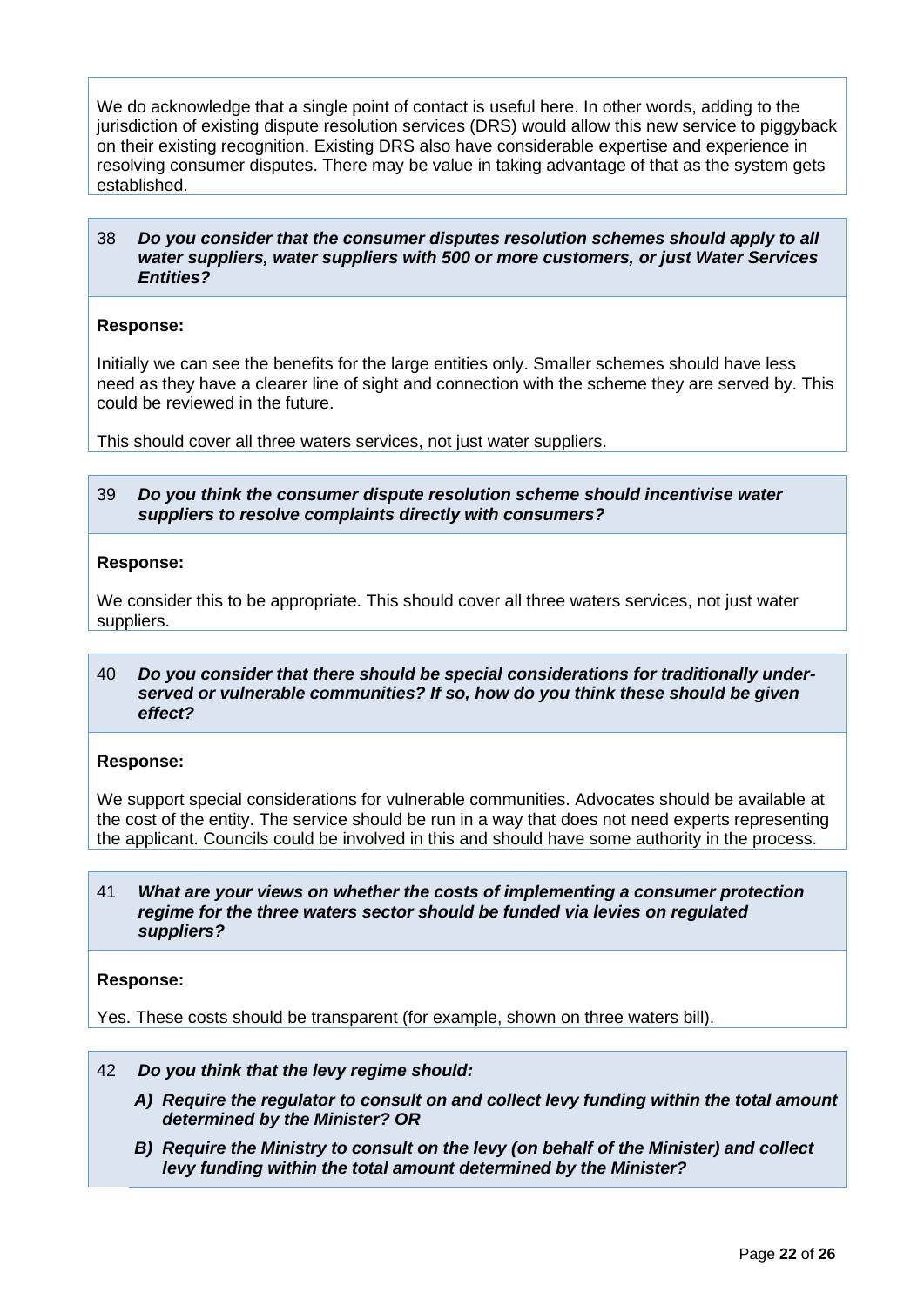## **Response:**

As previously discussed, Ministers should not be involved in such matters. This is the role of the regulator.

## 43 *Are there any other levy design features that should be considered?*

#### **Response:**

Councils should have a say in how the levy regime is established and operated. Given we consider councils should be involved in this process, we also consider that the funding of council activities in this service should be provided to Councils.

## **Other comments:**

p. 89, Section 253 includes Table 11. We have added the highlighted bullet points.

| <b>AGENCIES WITH POLICY</b><br><b>OR STEWARDSHIP</b><br><b>RESPONSIBILITIES</b>                                                                                                                                                                                                                                                                                                                                                            | <b>AGENCIES WITH</b><br><b>REGULATORY</b><br><b>RESPONSIBILILITIES</b>                                                                                                                                                                                                                                                                                   | <b>ENTITIES WITH</b><br><b>IMPLEMENTATION</b><br><b>OR</b><br><b>SERVICE</b>                                                                                                                                                                                                                                                                                                                                                                     |
|--------------------------------------------------------------------------------------------------------------------------------------------------------------------------------------------------------------------------------------------------------------------------------------------------------------------------------------------------------------------------------------------------------------------------------------------|----------------------------------------------------------------------------------------------------------------------------------------------------------------------------------------------------------------------------------------------------------------------------------------------------------------------------------------------------------|--------------------------------------------------------------------------------------------------------------------------------------------------------------------------------------------------------------------------------------------------------------------------------------------------------------------------------------------------------------------------------------------------------------------------------------------------|
| Ministry of Health (public<br>$\bullet$<br>health regulation)<br>Ministry for the Environment<br>(environmental regulation)<br>Ministry of Business,<br>Innovation and<br>Employment (economic<br>and consumer protection<br>regulation)<br>Department of Internal<br>Affairs (lead agency for<br><b>Water Services Bill and</b><br><b>Water Services Entities</b><br>Bill)<br><b>Councils -</b><br><b>Owner/Council</b><br>representation | Taumata Arowai<br>$\bullet$<br>Regional councils<br>$\bullet$<br>Economic regulator<br>$\bullet$<br><b>Consumer protection</b><br>$\bullet$<br>regulator<br>Consumer dispute<br>$\bullet$<br>resolution schemes<br><b>City &amp; District</b><br><b>Council</b><br><b>Building Act</b><br><b>RMA, LGA</b><br><b>Drainage Act</b><br><b>District Plan</b> | <b>National Transition</b><br>$\bullet$<br>Unit<br><b>Four Water Services</b><br>$\bullet$<br><b>Entities</b><br>Community/private<br>$\bullet$<br>schemes<br>Self-suppliers<br>٠<br><b>City &amp; District</b><br>$\bullet$<br><b>Council</b><br><b>Rural drainage</b><br><b>Roading</b><br><b>Growth &amp;</b><br>development<br>planning<br><b>Regional Council</b><br>$\bullet$<br><b>Flood protection</b><br><b>Fresh water</b><br>outcomes |

Again, local government is missing. What about councils as:

- owners of the assets
- community representatives
- significant drivers and governors of communities
- partners in servicing communities

It is important to have integrated functions, services and growth, which councils provide.

p. 90, Section 256 states; *"Coordination across drinking water, environmental, economic, and consumer protection regulation will be essential for the delivery of high-quality outcomes. For example, both Taumata Arowai, the economic regulator, and the consumer protection regulator will have responsibility for different aspects of the quality of water services received by consumers."*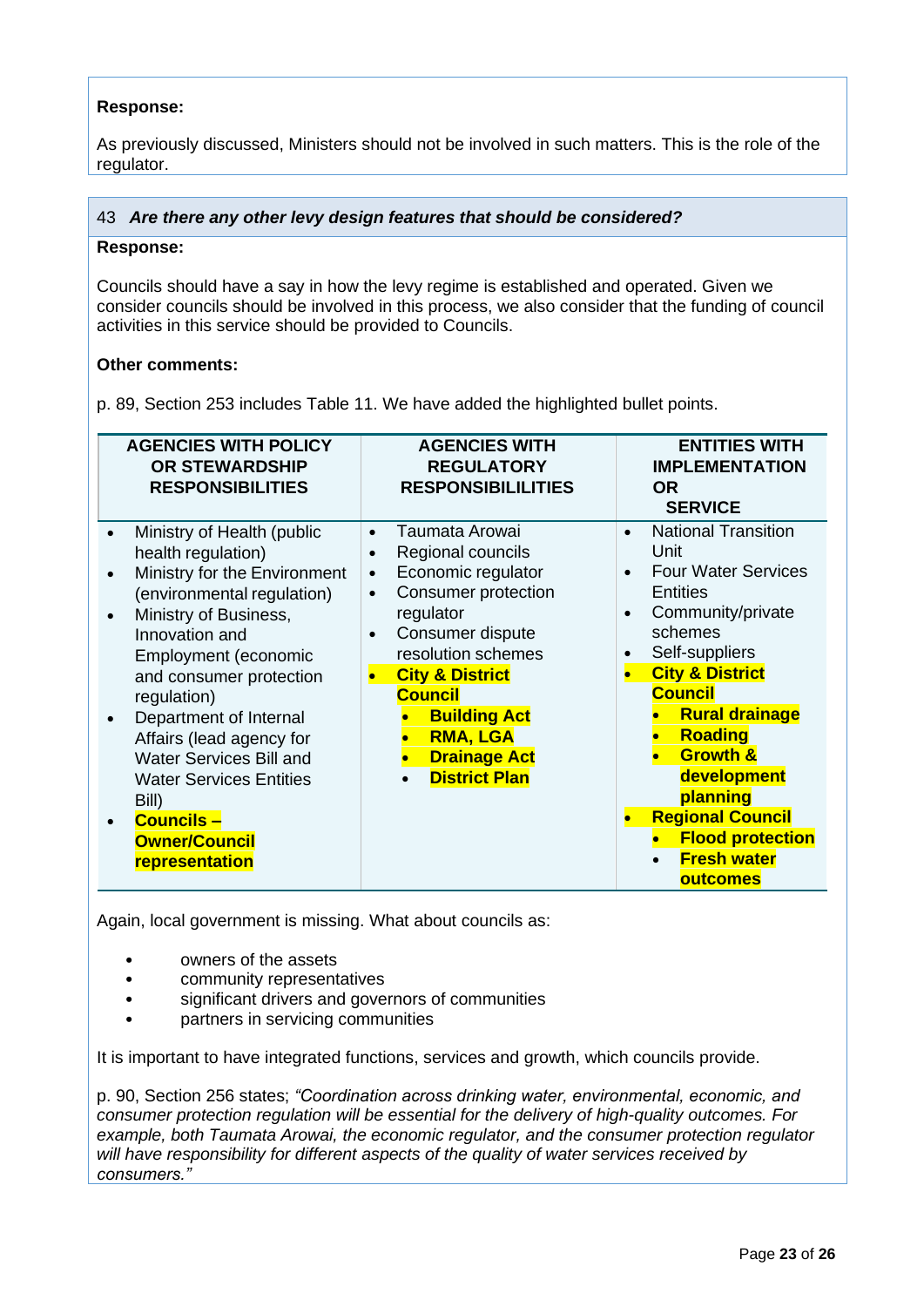There should be reference to councils three waters services, integrated with other services a council provides including:

- rural drainage
- roading
- growth and development
- coordination of all of the above
- community form.

#### 44 *Do you consider that regulatory charters and a council of water regulators arrangements will provide effective system governance? Are there other initiatives or arrangements that you consider are required?*

#### **Response:**

No. We consider that the proposed model will not best serve communities. The system proposed will go some way to addressing the concerns of councils, but our key concern is that the entire reform has been mandated by Government despite much of the sector and many communities remaining opposed to it.

The council should be involved in terms of coordination on key strategic directions, access to services, growth, and so on.

Providing an opportunity to hear the local voice of communities will be essential, as well as recognition of the long-term thirty-year viewpoint. There needs to be strong connections between infrastructure planning and spatial planning at the regional and local level and this needs to be done in partnership with councils.

#### 45 *Do you consider it is useful and appropriate for the Government to be able to transmit its policies to the economic and consumer protection regulator(s) for them to have regard to?*

#### **Response:**

No. The government's role is to get its requirements into legislation or regulation. It shouldn't add a further instrument in the form of a GPS. The disadvantage of a GPS is that it is inherently political. It directly involves the government in the regulatory process. That brings the possibility of further cost and delay, if not litigation.

However, we consider that councils must have this ability. Entities must work within the larger community visions so that there is no disconnect between the community and the services that are being provided as there currently with other utilities.

46 *What are your views on whether the economic and consumer protection regulator should be able to share information with other regulatory agencies? Are there any restrictions that should apply to the type of information that could be shared, or the agencies that information could be shared with?*

#### **Response:**

We agree, but with serious reservations. Individual privacy should always be a significant consideration. It should be proactive and be cohesive and consider trade-offs, considering each other's functions. However the protection of individual and community rights should be well considered. There should be controls and safeguards to achieve this.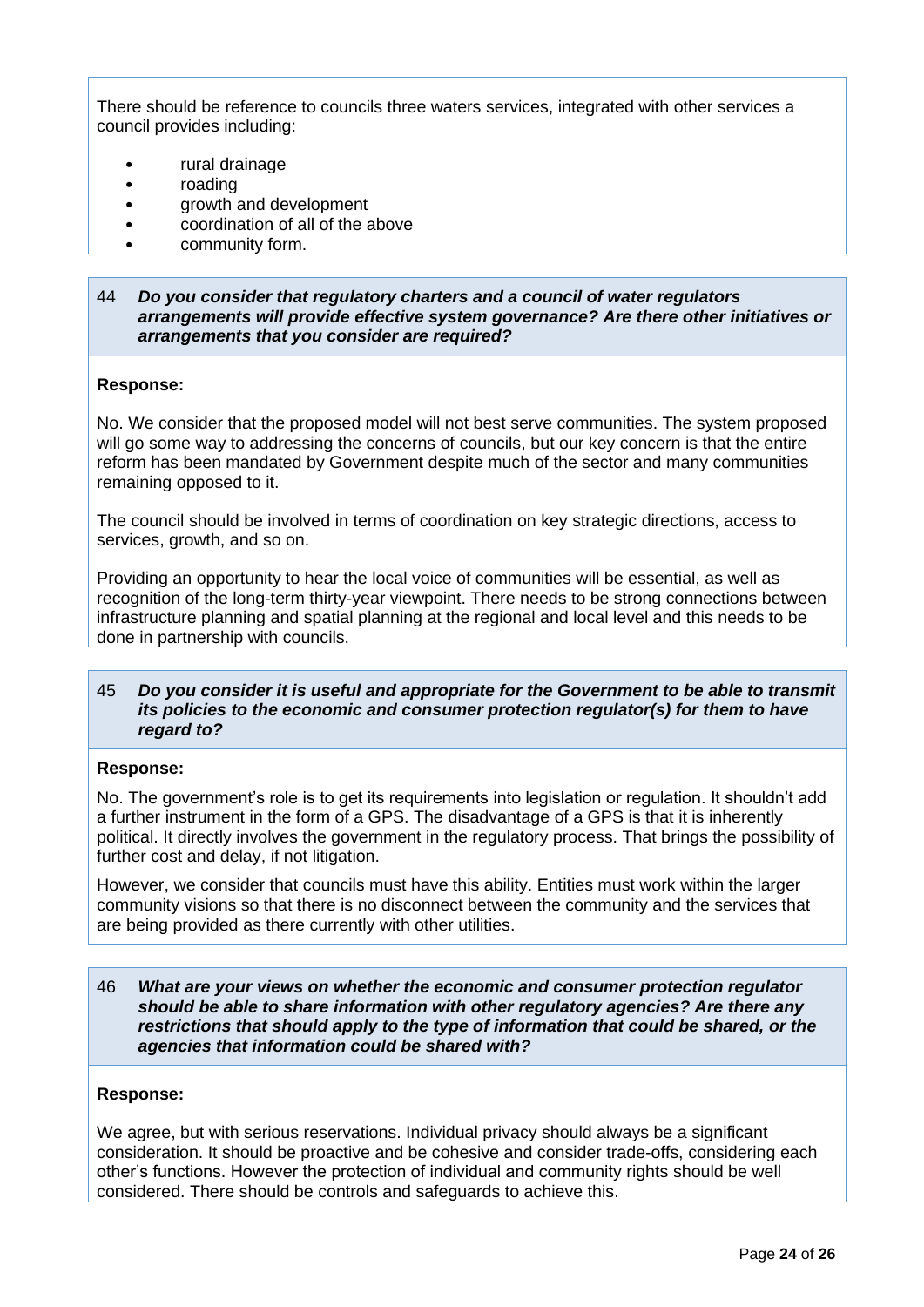## **Other comments**

p.13, Section 13 states; *"Consumers should be paramount".*

We seek clarification about which consumer this is referring to, the individual today or community of the future? We think there is a need for the discussion document to consider this and give a clear explanation of who the consumer is. Our view is that the term consumer is very narrow and does not reflect the communities serviced by three waters which cover the individual today right though to future generations and the whole community.

P. 18, Section 31 states *"Compliance costs incurred by regulated suppliers are more difficult to quantify as they tend to spread across suppliers' cost bases as a general cost of delivering services to consumers. As such, it is likely that they are met by some combination of the supplier's shareholders and consumers. The fact that consumers end up bearing a significant portion of the costs of any economic regulation regime means that care is required to ensure that any economic regulation regime is designed in a way that provides net benefits to consumers."*

Compliance costs need to be a significant consideration. We consider that the economic regulator should be proactive in understanding the extent of costs and the trade-offs that will be required in achieving desired outcomes, prioritising and the costs involved. Council should be a central part of this assessment and trade off as they are asset owners and democratically elected representatives of their communities.

P. 18, Section 32 states *"While the New Zealand three waters sector has strong natural monopoly characteristics, it has not been subject to economic regulation to date. This is likely because attempting to regulate a three waters sector involving 67 councils would be more likely to delivery net costs rather than net benefits to consumers, and society more generally."*

Despite no economic regulator, councils have been close to, and held to account by, ratepayers through direct engagement, access to elected members and special consultative procedure requirements under the Local Government Act 2002. Councils are very concerned that large monopoly entities that they have no control over will not always act in the best interests of our community. We therefore strongly support economic and consumer protection regulation, preferably with a staged introduction.

P. 19, Sections 33 & 34. We do not agree that this is an accurate reflection.

In relation to Section 33 we seek clarification on where this been the case. Funding for three waters is ring fenced by councils. The new WSEs are going to be burdened by debt from nonthree waters expenditure proposed by the Government (because of the reform funding for councils including "no worse off" and "better off" components) from day one.

p. 19, Section 35 states; *"While the scale of the four Water Services Entities should significantly increase their likelihood of delivering these objectives, there is a flip-side risk that the entities become less responsive to consumer and community needs as a result of their increased scale and expanding range of stakeholders. The Government is alert to this risk and has proposed a range of governance and consumer voice protections to mitigate the risk. However, economic regulation provides a strong and complementary regulatory backstop."* 

We do not believe that the scale of the WSEs would increase the likelihood of delivering objectives, however we do strongly agree with the flip-side risk mentioned in section 35, where entities become less responsive.

P. 19, Section 36. We agree with the conclusion made here, particularly if the reform programme proceeds in its current form.